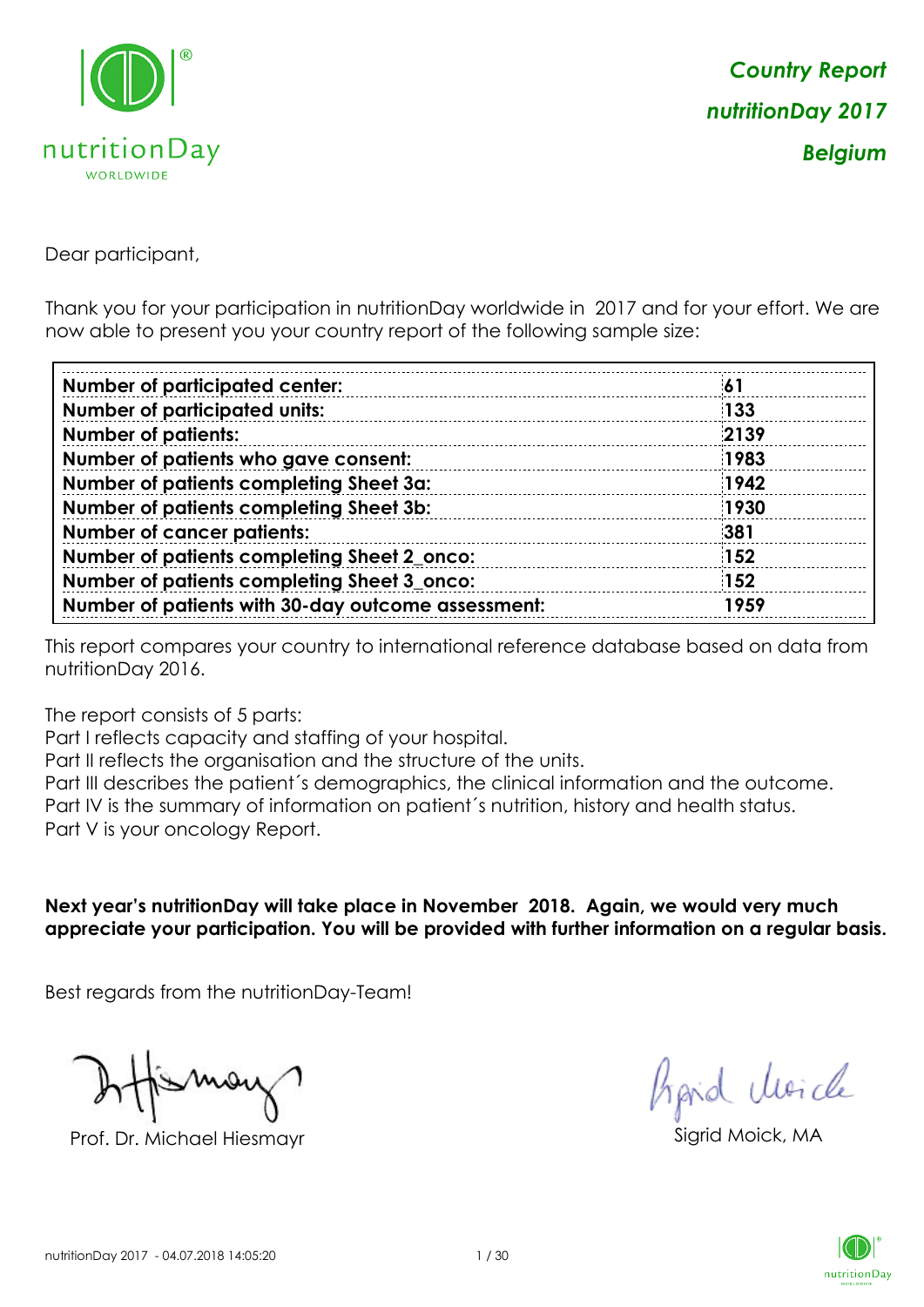## *I. Hospital capacity and staffing ("Hospital sheet")*

|                                                                                    | <b>YOUR RESULTS</b> | <b>REFERENCE RESULTS</b> |
|------------------------------------------------------------------------------------|---------------------|--------------------------|
| 1. Total number of beds in hospital                                                | 329 [232-531]       | 290 [162-548]            |
|                                                                                    |                     |                          |
| 2. Total number of admissions in the hospital last year 15046 [10599-22121]        |                     | 16544 [7529-35485]       |
|                                                                                    |                     |                          |
| 3. Total number of staff in the hospital                                           |                     |                          |
| <b>Total medical doctors</b>                                                       | 169 [117-270]       | 161 [64-352]             |
| <b>Medical specialists</b>                                                         | 147 [108-237]       | 108 [42-202]             |
| Medical non-specialists                                                            | 16 [4-46]           | 33 [11-78]               |
| <b>Nurses</b>                                                                      | 447 [315-798]       | 347 [123-753]            |
| <b>Dieticians</b>                                                                  | $8[5-12]$           | $4[2-8]$                 |
| Nutritionists                                                                      | $0 [0-1]$           | $1[0-4]$                 |
| Pharmacists                                                                        | $6[4-11]$           | $6[3-17]$                |
| Kitchen staff                                                                      | 29 [19-48]          | 29 [13-53]               |
|                                                                                    |                     |                          |
| <b>Full time equivalent</b>                                                        |                     |                          |
| <b>Total medical doctors</b>                                                       | 120 [62-285]        | 119 [53-333]             |
| <b>Medical specialists</b>                                                         | 94 [59-212]         | 88 [43-204]              |
| Medical non-specialists                                                            | 20 [2-102]          | 31 [10-79]               |
| <b>Nurses</b>                                                                      | 335 [249-545]       | 309 [119-725]            |
| <b>Dieticians</b>                                                                  | $6[4-9]$            | $4[2-7]$                 |
| <b>Nutritionists</b>                                                               | $0 [0-1]$           | $1[0-3]$                 |
| Pharmacists                                                                        | $6[4-10]$           | $5[3-15]$                |
| Kitchen staff                                                                      | 24 [14-40]          | 22 [13-46]               |
|                                                                                    |                     |                          |
| 4. Does the hospital have a nutrition care strategy?                               | 50 (90.9%) Yes      | 203 (77.5%) Yes          |
|                                                                                    |                     |                          |
| 5. Which nutrition-related standards or routine activities exist in your hospital? |                     |                          |
| Nutrition training is available                                                    | 38 (69.1%) Yes      | 170 (64.9%) Yes          |
| Nutrition steering committee is available                                          | 51 (92.7%) Yes      | 151 (57.6%) Yes          |
| Quality indicators are recorded and reported to national<br>or regional level      | 43 (78.2%) Yes      | 105 (40.1%) Yes          |
| Quality indicators are used for internal benchmarking                              | 23 (41.8%) Yes      | 134 (51.1%) Yes          |
| Patient feedback about food and food service is collected<br>using a questionnaire | 48 (87.3%) Yes      | 184 (70.2%) Yes          |
| None                                                                               | 1 (1.8%) Yes        | 17 (6.5%) Yes            |
| No answer given                                                                    |                     |                          |

### **6. Which codes are available /routinely used in your hospital for billing and reimbursement purposes?**

| Codes available            |                |                 |
|----------------------------|----------------|-----------------|
| <b>Nutrition Support</b>   | 23 (41.8%) Yes | 121 (46.2%) Yes |
| Oral nutrition supplements | 10 (18.2%) Yes | 99 (37.8%) Yes  |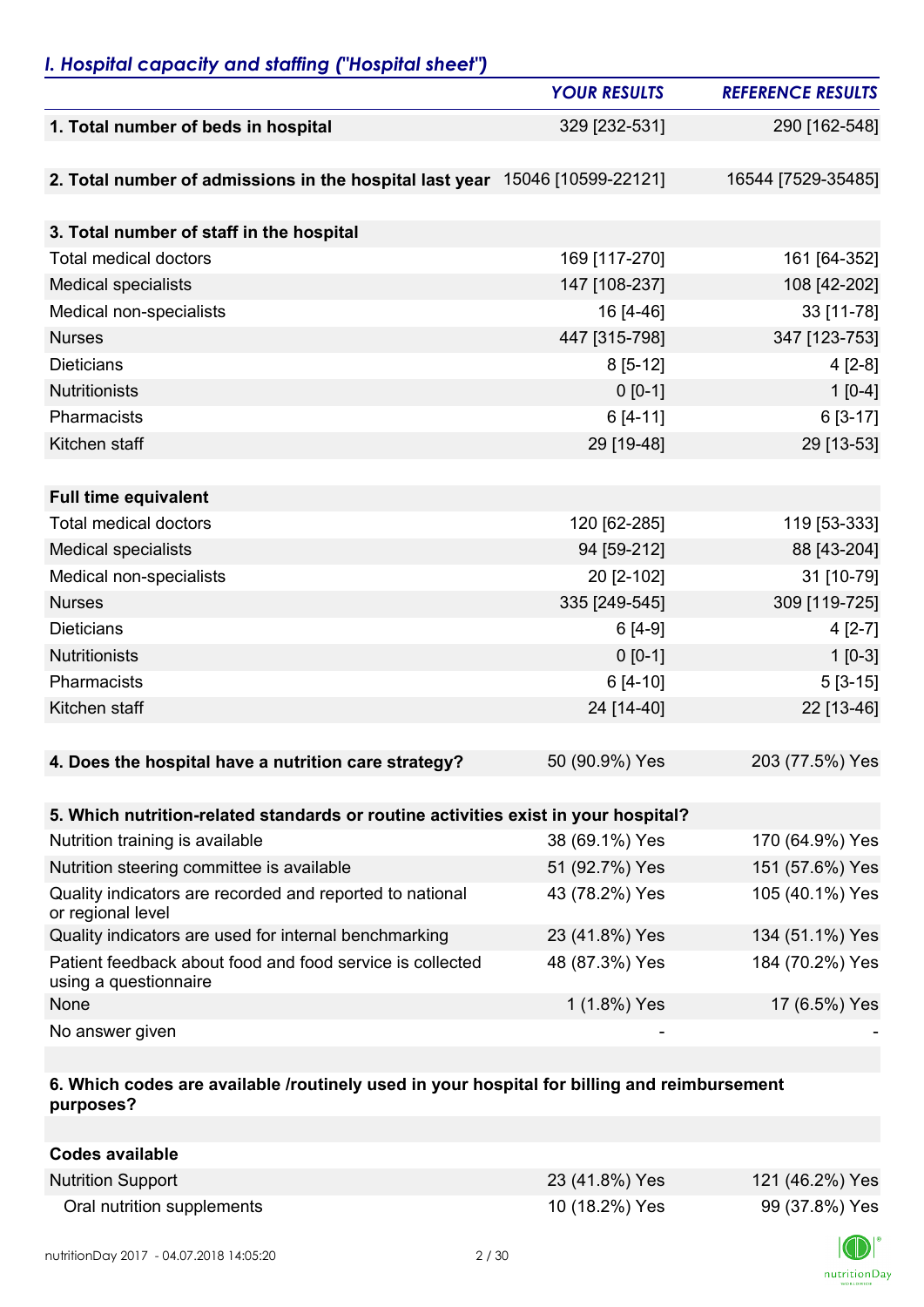| Parenteral nutrition                                      | 37 (67.3%) Yes | 139 (53.1%) Yes |
|-----------------------------------------------------------|----------------|-----------------|
| <b>Enteral nutrition</b>                                  | 30 (54.5%) Yes | 119 (45.4%) Yes |
| Dietary counseling                                        | 20 (36.4%) Yes | 86 (32.8%) Yes  |
| Specific dietary interventions                            | 12 (21.8%) Yes | 70 (26.7%) Yes  |
| Screening for malnutrition                                | 15 (27.3%) Yes | 61 (23.3%) Yes  |
| <b>Risk of malnutrition</b>                               | 13 (23.6%) Yes | 63 (24.0%) Yes  |
| Malnutrition (in general)                                 | 27 (49.1%) Yes | 118 (45.0%) Yes |
| Severity of malnutrition (i.e. mild, moderate, severe)    | 26 (47.3%) Yes | 114 (43.5%) Yes |
| No information available from billing/finance/controlling | 15 (27.3%) Yes | 39 (14.9%) Yes  |
| No answer given                                           |                | 21 (8.0%)       |
|                                                           |                |                 |
| <b>Codes routinely used</b>                               |                |                 |
| <b>Nutrition Support</b>                                  | 21 (38.2%) Yes | 100 (38.2%) Yes |
| Oral nutrition supplements                                | 9 (16.4%) Yes  | 82 (31.3%) Yes  |
| Parenteral nutrition                                      | 37 (67.3%) Yes | 123 (46.9%) Yes |
| <b>Enteral nutrition</b>                                  | 32 (58.2%) Yes | 103 (39.3%) Yes |
| Dietary counseling                                        | 16 (29.1%) Yes | 68 (26.0%) Yes  |
| Specific dietary interventions                            | 12 (21.8%) Yes | 59 (22.5%) Yes  |
| Screening for malnutrition                                | 15 (27.3%) Yes | 48 (18.3%) Yes  |
| <b>Risk of malnutrition</b>                               | 11 (20.0%) Yes | 44 (16.8%) Yes  |
| Malnutrition (in general)                                 | 27 (49.1%) Yes | 98 (37.4%) Yes  |
| Severity of malnutrition (i.e. mild, moderate, severe)    | 25 (45.5%) Yes | 98 (37.4%) Yes  |
| No information available from billing/finance/controlling | 14 (25.5%) Yes | 46 (17.6%) Yes  |
| No answer given                                           |                | 31(1.5%)        |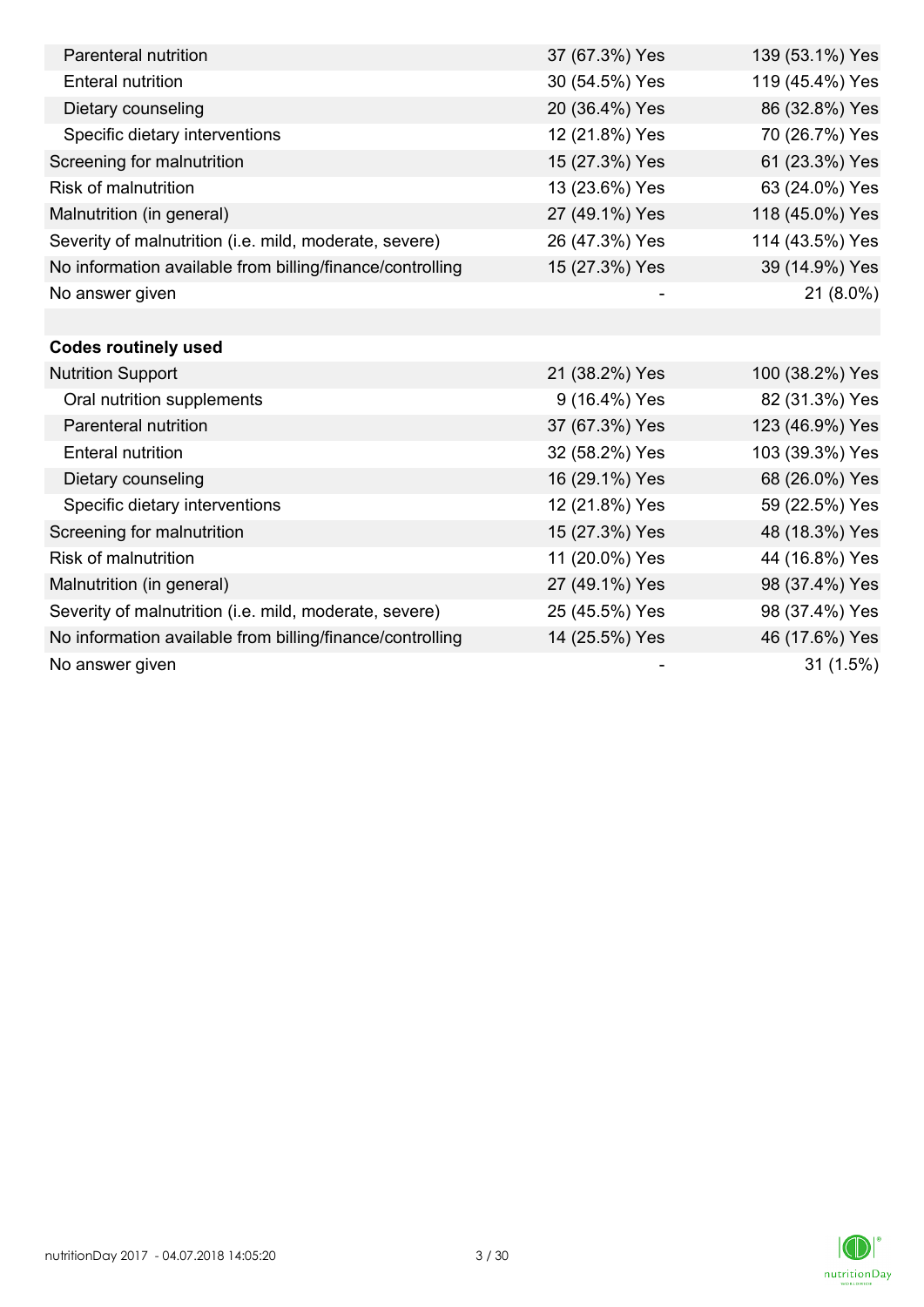# *II. Unit organisation and structures ("Sheet 1a/1b")*

|                                                                       | <b>YOUR RESULTS</b> | <b>REFERENCE RESULTS</b> |
|-----------------------------------------------------------------------|---------------------|--------------------------|
|                                                                       |                     |                          |
| Internal Medicine / General                                           | 18 (13.5%)          | 20.2%                    |
| Internal Medicine / Cardiology                                        | 2(1.5%)             | 5.5%                     |
| Internal Medicine / Gastroenterology & hepatology                     | 10(7.5%)            | 6.5%                     |
| Internal Medicine / Geriatrics                                        | 37 (27.8%)          | 8.2%                     |
| Internal Medicine / Infectious diseases                               |                     | 1.1%                     |
| Internal Medicine / Nephrology                                        | $1(0.8\%)$          | 1.1%                     |
| Internal Medicine / Oncology (incl. radiotherapy)                     | 10 (7.5%)           | 7.6%                     |
| Interdisciplinary                                                     | $1(0.8\%)$          | 4.4%                     |
| Long term care                                                        | 10 (7.5%)           | 2.1%                     |
| Neurology                                                             | 6(4.5%)             | 2.9%                     |
| Surgery / General                                                     | $8(6.0\%)$          | 17.3%                    |
| Surgery/ Cardiac/Vascular/Thoracic                                    | $1(0.8\%)$          | 1.5%                     |
| Surgery / Neurosurgery                                                |                     | 1.1%                     |
| Surgery / Orthopedic                                                  | $5(3.8\%)$          | 4.2%                     |
| Trauma                                                                | $1(0.8\%)$          | 1.5%                     |
| Ear Nose Throat (ENT)                                                 | 2(1.5%)             | 1.5%                     |
| Gynecology / Obstetrics                                               |                     | 2.1%                     |
| Pediatrics                                                            |                     | 0.0%                     |
| Psychiatry                                                            | $5(3.8\%)$          | 0.6%                     |
| <b>Others</b>                                                         | 16 (12.0%)          | 10.7%                    |
|                                                                       |                     |                          |
| 2. Number of registered inpatients at noon                            | 21 [18-26]          | 25 [18-34]               |
|                                                                       |                     |                          |
| 3. Total bed capacity of the unit                                     | 28 [25-30]          | 31 [25-44]               |
|                                                                       |                     |                          |
| 4. Number of each type of staff in the unit for TODAY's morning shift |                     |                          |
|                                                                       |                     |                          |
| <b>Fully trained</b>                                                  |                     |                          |
| <b>Medical doctors</b>                                                | $2[1-3]$            | $4[2-8]$                 |
| <b>Nurses</b>                                                         | $4[3-5]$            | $5[4-8]$                 |
| Nursing aides                                                         | $1[0-2]$            | $2[1-4]$                 |
| <b>Dieticians</b>                                                     | $1[1-1]$            | $1 [0-1]$                |
| <b>Nutritionists</b>                                                  | $0 [0-0]$           | $0 [0-1]$                |
| Administrative staff                                                  | $1[0-1]$            | $1[0-2]$                 |
| Other staff involved in patient care                                  | $1[1-2]$            | $1[0-3]$                 |
|                                                                       |                     |                          |
| In training                                                           |                     |                          |
| <b>Medical doctors</b>                                                | $1[0-2]$            | $1$ [0-3]                |
| <b>Medical students</b>                                               | $0 [0-1]$           | $0 [0-2]$                |
| <b>Nurses</b>                                                         | $2[1-3]$            | $1 [0-3]$                |

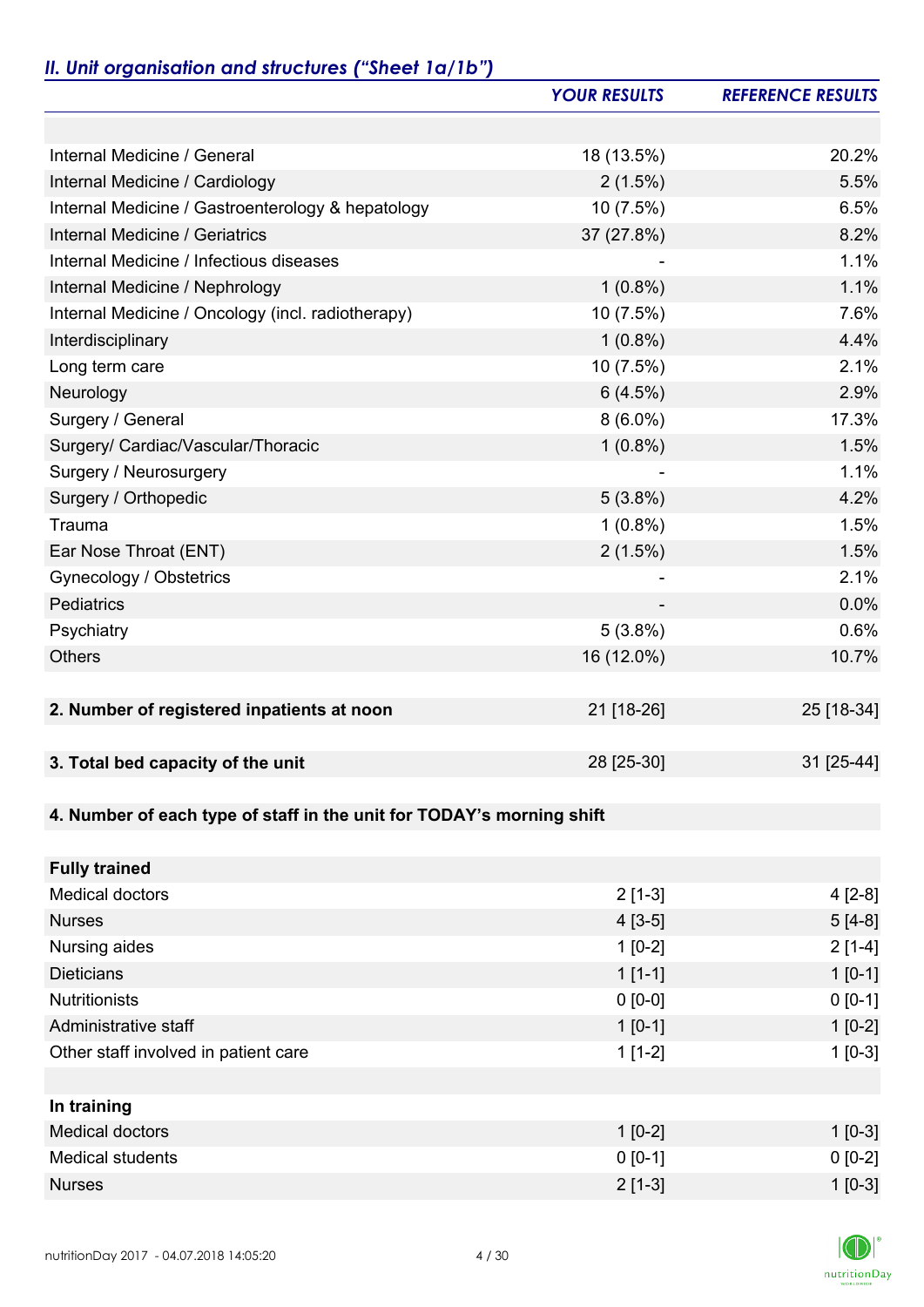| Nursing aides                                                                                       | $0 [0-0]$       | $0[0-0]$        |
|-----------------------------------------------------------------------------------------------------|-----------------|-----------------|
| <b>Dieticians</b>                                                                                   | $0 [0-0]$       | $0 [0-0]$       |
| <b>Nutritionists</b>                                                                                | $0 [0-0]$       | $0 [0-0]$       |
| Other staff involved in patient care                                                                | $0 [0-1]$       | $0 [0-0]$       |
|                                                                                                     |                 |                 |
| 5. Is there a nutrition support team in your hospital<br>available?                                 | 105 (80.8%) Yes | 337 (74.2%) Yes |
| 6. Does the unit have a nutrition care strategy?                                                    | 91 (70.0%) Yes  | 330 (72.7%) Yes |
|                                                                                                     |                 |                 |
| 7. Is there a person in your unit responsible for<br>nutrition care?                                | 85 (65.4%) Yes  | 331 (72.9%) Yes |
| 8. Is there a dietician, nutritionist or dietetic assistant<br>available for your unit?             | 128 (98.5%) Yes | 410 (90.3%) Yes |
| 9. Is specific staff responsible for providing feeding<br>assistance to patients during meal times? | 85 (65.4%) Yes  | 282 (62.1%) Yes |
| 10. How do you MAINLY screen/monitor patients for<br>malnutrition?                                  |                 |                 |
| At admission                                                                                        |                 |                 |
| No routine screening                                                                                | 6 (4.5%) Yes    | 46 (9.7%) Yes   |
| No fixed criteria                                                                                   |                 | 10 (2.1%) Yes   |
| Experience / visual assessment only                                                                 | 11 (8.3%) Yes   | 43 (9.1%) Yes   |
| Weighing / BMI only                                                                                 | 19 (14.3%) Yes  | 66 (13.9%) Yes  |
| <b>Nutritional Risk Screening (NRS) 2002</b>                                                        | 72 (54.1%) Yes  | 136 (28.6%) Yes |
| Malnutrition Universal Screening Tool (MUST)                                                        | 7 (5.3%) Yes    | 29 (6.1%) Yes   |
| Malnutrition Screening tool (MST)                                                                   |                 | 42 (8.8%) Yes   |
| <b>SNAQ</b>                                                                                         |                 | 2 (0.42%) Yes   |
| Other formal tool                                                                                   | 14 (10.5%) Yes  | 77 (16.2%) Yes  |
| I do not know                                                                                       | 1 (0.75%) Yes   | 3 (0.63%) Yes   |
| Missing                                                                                             | $3(2.3\%)$      | $21(4.4\%)$     |
|                                                                                                     |                 |                 |
| <b>During hospital stay</b>                                                                         |                 |                 |
| No routine monitoring                                                                               | 7 (5.3%) Yes    | 44 (9.3%) Yes   |
| No fixed criteria                                                                                   | 9 (6.8%) Yes    | 44 (9.3%) Yes   |
| Experience / visual assessment only                                                                 | 24 (18.0%) Yes  | 90 (18.9%) Yes  |
| Weighing / BMI only                                                                                 | 59 (44.4%) Yes  | 136 (28.6%) Yes |
| Other formal tool                                                                                   | 27 (20.3%) Yes  | 130 (27.4%) Yes |
| I do not know                                                                                       | 4 (3.0%) Yes    | 10 (2.1%) Yes   |
| Missing                                                                                             | 3(2.3%)         | $21(4.4\%)$     |
|                                                                                                     |                 |                 |
| 11a. Do you routinely use guidelines or standards for<br>nutrition care?                            | 103 (80.5%) Yes | 354 (78.8%) Yes |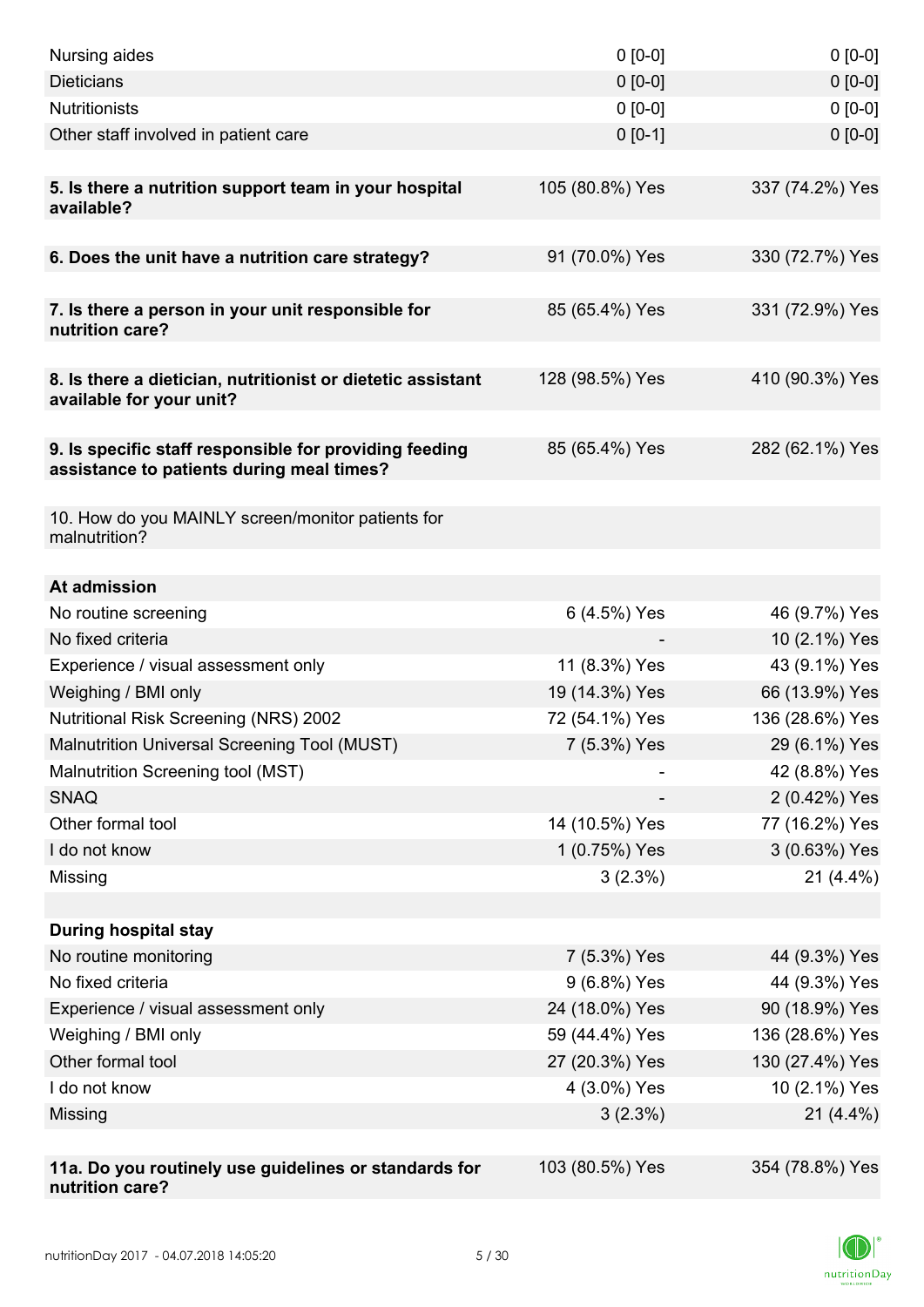| 11b. If yes, which one is mainly used?                            |                |                 |
|-------------------------------------------------------------------|----------------|-----------------|
| International guidelines                                          | 36 (35.0%) Yes | 91 (25.7%) Yes  |
| National guidelines                                               | 7 (6.8%) Yes   | 56 (15.8%) Yes  |
| Standards on hospital level                                       | 25 (24.3%) Yes | 119 (33.6%) Yes |
| Standards on unit level                                           | 11 (10.7%) Yes | 24 (6.8%) Yes   |
| Individual patient nutrition care plans                           | 17 (16.5%) Yes | 57 (16.1%) Yes  |
| Other                                                             | 3 (2.9%) Yes   | 4 (1.1%) Yes    |
| Missing                                                           | $4(3.9\%)$     | 3(0.85%)        |
|                                                                   |                |                 |
| 12. What is routinely done in your unit for given patient groups? |                |                 |
|                                                                   |                |                 |
| At risk                                                           |                |                 |
| Watchful waiting                                                  | 36 (27.1%) Yes | 142 (29.9%) Yes |
| Discuss nutrition care activities during ward rounds              | 72 (54.1%) Yes | 199 (41.9%) Yes |
| Develop an individual nutrition care plan                         | 71 (53.4%) Yes | 251 (52.8%) Yes |
| Initiate treatment / nutrition intervention                       | 92 (69.2%) Yes | 286 (60.2%) Yes |
| Consult a nutrition expert (dietician, nutritionist, etc.)        | 90 (67.7%) Yes | 292 (61.5%) Yes |
| Consult a medical professional                                    | 59 (44.4%) Yes | 178 (37.5%) Yes |
| Calculate energy requirements                                     | 53 (39.8%) Yes | 240 (50.5%) Yes |
| Calculate protein requirements                                    | 45 (33.8%) Yes | 234 (49.3%) Yes |
|                                                                   |                |                 |
| <b>Malnourished</b>                                               |                |                 |
| Watchful waiting                                                  | 28 (21.1%) Yes | 101 (21.3%) Yes |
| Discuss nutrition care activities during ward rounds              | 67 (50.4%) Yes | 218 (45.9%) Yes |
| Develop an individual nutrition care plan                         | 61 (45.9%) Yes | 267 (56.2%) Yes |
| Initiate treatment / nutrition intervention                       | 79 (59.4%) Yes | 316 (66.5%) Yes |
| Consult a nutrition expert (dietician, nutritionist, etc.)        | 75 (56.4%) Yes | 294 (61.9%) Yes |
| Consult a medical professional                                    | 68 (51.1%) Yes | 192 (40.4%) Yes |
| Calculate energy requirements                                     | 70 (52.6%) Yes | 270 (56.8%) Yes |
| Calculate protein requirements                                    | 63 (47.4%) Yes | 266 (56.0%) Yes |
|                                                                   |                |                 |
| <b>Every patient</b>                                              |                |                 |
| Watchful waiting                                                  | 99 (74.4%) Yes | 204 (42.9%) Yes |
| Discuss nutrition care activities during ward rounds              | 42 (31.6%) Yes | 131 (27.6%) Yes |
| Develop an individual nutrition care plan                         | 46 (34.6%) Yes | 79 (16.6%) Yes  |
| Initiate treatment / nutrition intervention                       | 22 (16.5%) Yes | 61 (12.8%) Yes  |
| Consult a nutrition expert (dietician, nutritionist, etc.)        | 37 (27.8%) Yes | 77 (16.2%) Yes  |
| Consult a medical professional                                    | 34 (25.6%) Yes | 105 (22.1%) Yes |
| Calculate energy requirements                                     | 16 (12.0%) Yes | 56 (11.8%) Yes  |
| Calculate protein requirements                                    | 15 (11.3%) Yes | 50 (10.5%) Yes  |
|                                                                   |                |                 |
| <b>Never</b>                                                      |                |                 |
| Watchful waiting                                                  | 2 (1.5%) Yes   | 35 (7.4%) Yes   |
| Discuss nutrition care activities during ward rounds              | 4 (3.0%) Yes   | 38 (8.0%) Yes   |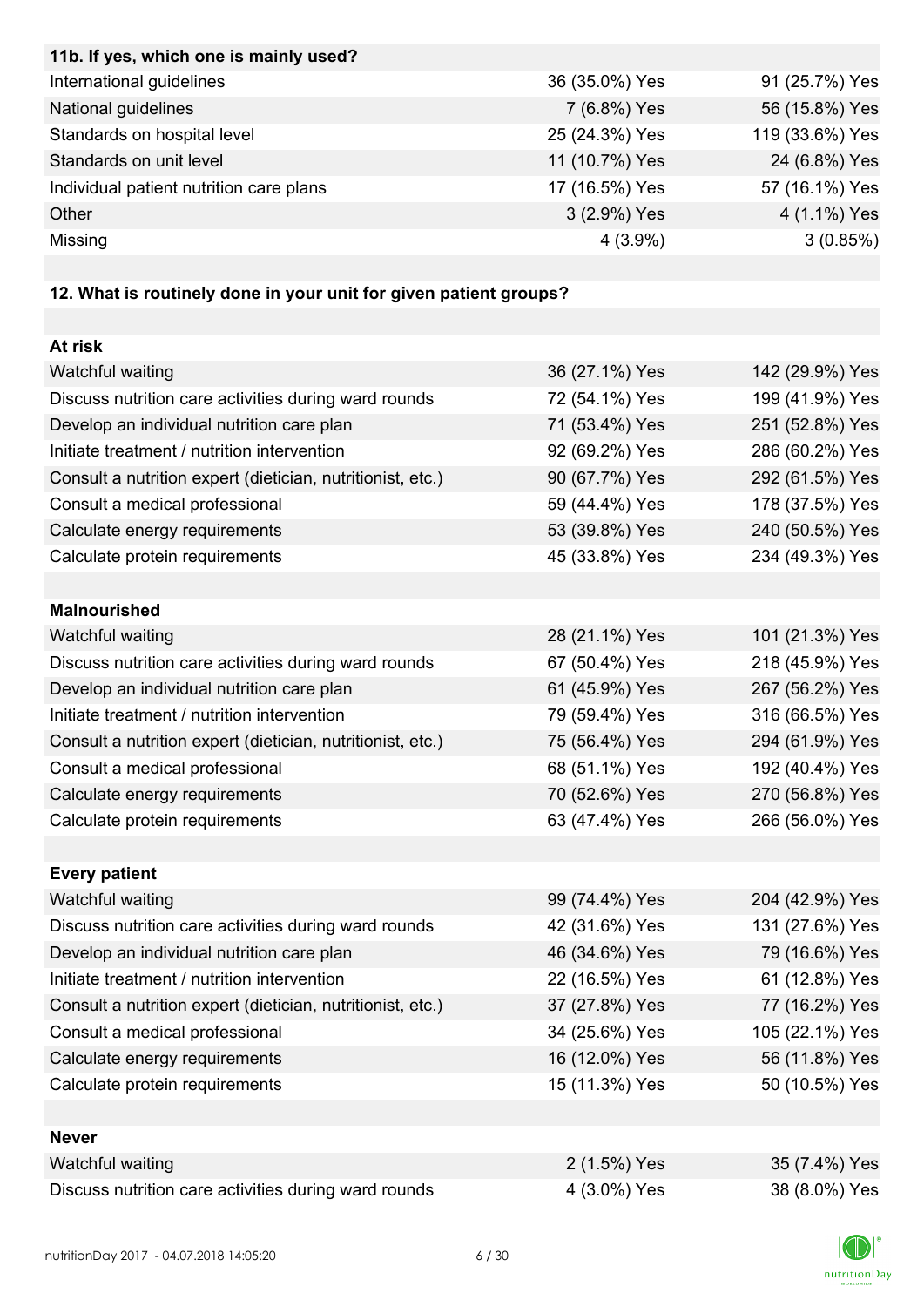| Develop an individual nutrition care plan                          | 2 (1.5%) Yes    | 32 (6.7%) Yes   |
|--------------------------------------------------------------------|-----------------|-----------------|
| Initiate treatment / nutrition intervention                        | 1 (0.75%) Yes   | 6 (1.3%) Yes    |
| Consult a nutrition expert (dietician, nutritionist, etc.)         |                 | 8 (1.7%) Yes    |
| Consult a medical professional                                     | 9 (6.8%) Yes    | 49 (10.3%) Yes  |
| Calculate energy requirements                                      | 19 (14.3%) Yes  | 51 (10.7%) Yes  |
| Calculate protein requirements                                     | 27 (20.3%) Yes  | 55 (11.6%) Yes  |
|                                                                    |                 |                 |
| I do not know                                                      |                 |                 |
| Watchful waiting                                                   | 8 (6.0%) Yes    | 22 (4.6%) Yes   |
| Discuss nutrition care activities during ward rounds               | 6 (4.5%) Yes    | 11 (2.3%) Yes   |
| Develop an individual nutrition care plan                          | 6 (4.5%) Yes    | 5 (1.1%) Yes    |
| Initiate treatment / nutrition intervention                        | 8 (6.0%) Yes    | 5 (1.1%) Yes    |
| Consult a nutrition expert (dietician, nutritionist, etc.)         | 4 (3.0%) Yes    | 4 (0.84%) Yes   |
| Consult a medical professional                                     | 8 (6.0%) Yes    | 19 (4.0%) Yes   |
| Calculate energy requirements                                      | 11 (8.3%) Yes   | 12 (2.5%) Yes   |
| Calculate protein requirements                                     | 12 (9.0%) Yes   | 14 (2.9%) Yes   |
|                                                                    |                 |                 |
| 13. When do you routinely weigh your patients?                     |                 |                 |
| at admission                                                       | 70 (52.6%) Yes  | 300 (63.2%) Yes |
| Within 24 hours                                                    | 33 (24.8%) Yes  | 70 (14.7%) Yes  |
| Within 48 hours                                                    | 21 (15.8%) Yes  | 20 (4.2%) Yes   |
| Within 72 hours                                                    | 8 (6.0%) Yes    | 14 (2.9%) Yes   |
| Every week                                                         | 78 (58.6%) Yes  | 164 (34.5%) Yes |
| Occasionally                                                       | 10 (7.5%) Yes   | 60 (12.6%) Yes  |
| When requested                                                     | 69 (51.9%) Yes  | 212 (44.6%) Yes |
| At discharge                                                       | 13 (9.8%) Yes   | 22 (4.6%) Yes   |
| Never                                                              | 1 (0.75%) Yes   | 8 (1.7%) Yes    |
| I do not know                                                      | 1 (0.75%) Yes   | 1 (0.21%) Yes   |
| No answer given                                                    | $1(2.9\%)$      | 23 (4.8%)       |
|                                                                    |                 |                 |
| 14. What do you do to support adequate food intake of patients?    |                 |                 |
| Offer additional meals or in between snacks                        | 116 (87.2%) Yes | 350 (73.7%) Yes |
| Offer meal choices                                                 | 103 (77.4%) Yes | 348 (73.3%) Yes |
| Offer different portion sizes                                      | 118 (88.7%) Yes | 292 (61.5%) Yes |
| Consider food presentation                                         | 33 (24.8%) Yes  | 198 (41.7%) Yes |
| Change food texture/consistency as needed                          | 125 (94.0%) Yes | 389 (81.9%) Yes |
| Consider patient problems with eating and drinking                 | 114 (85.7%) Yes | 385 (81.1%) Yes |
| Ensure that mealtimes are undisturbed/protected<br>mealtime policy | 29 (21.8%) Yes  | 58 (12.2%) Yes  |
| Promote positive eating environment                                | 44 (33.1%) Yes  | 92 (19.4%) Yes  |
| Consider cultural/religious preferences                            | 121 (91.0%) Yes | 200 (42.1%) Yes |
| Consider patient allergies / intolerances                          | 125 (94.0%) Yes | 228 (48.0%) Yes |
| Other                                                              | 17 (12.8%) Yes  | 29 (6.1%) Yes   |
| I do not know                                                      | 3 (2.3%) Yes    | 6 (1.3%) Yes    |
| No answer given                                                    | 3(2.3%)         | $21(4.4\%)$     |

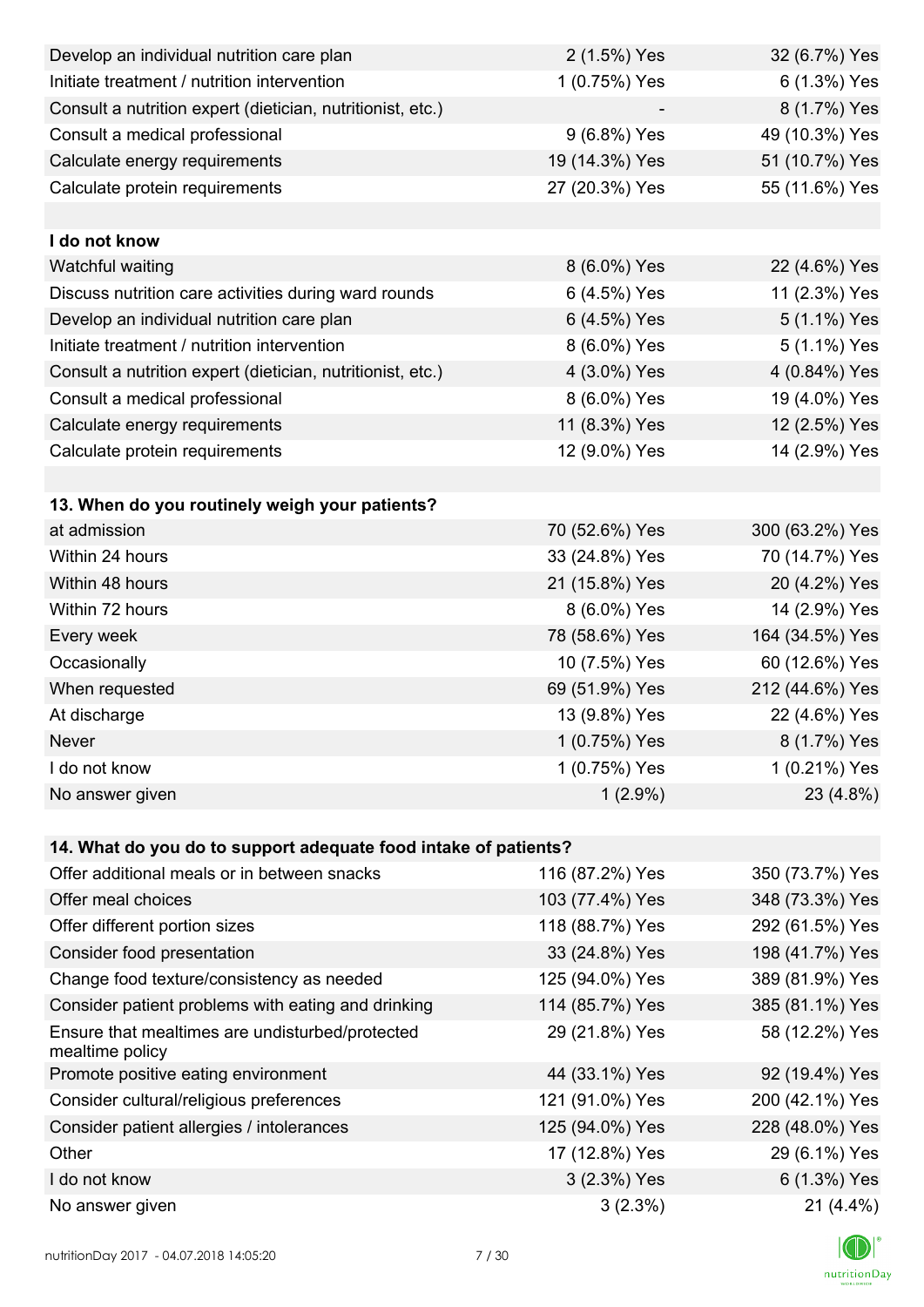| 15. Which nutrition-related standards or routine activities exist in your unit?     |                 |                 |
|-------------------------------------------------------------------------------------|-----------------|-----------------|
| Nutrition training is available                                                     | 73 (54.9%) Yes  | 267 (56.2%) Yes |
| Reporting of nutrition related information to hospital<br>managers                  | 58 (43.6%) Yes  | 211 (44.4%) Yes |
| Quality indicators are recorded and reported to national<br>or regional level       | 75 (56.4%) Yes  | 131 (27.6%) Yes |
| Quality indicators are used for internal benchmarking                               | 38 (28.6%) Yes  | 175 (36.8%) Yes |
| Patient feedback about food and food service is collected<br>using a questionnaire  | 98 (73.7%) Yes  | 302 (63.6%) Yes |
| None                                                                                | 1 (0.75%) Yes   | 21 (4.4%) Yes   |
| I do not know                                                                       | 9 (6.8%) Yes    | 13 (2.7%) Yes   |
| No answer given                                                                     | 3(2.3%)         | 37 (7.8%)       |
|                                                                                     |                 |                 |
| 16. At admission what is asked and documented?                                      |                 |                 |
| Change in weight                                                                    | 104 (78.2%) Yes | 373 (78.5%) Yes |
| Eating habits/difficulties                                                          | 104 (78.2%) Yes | 349 (73.5%) Yes |
| Nutrition before admission                                                          | 88 (66.2%) Yes  | 271 (57.1%) Yes |
| None                                                                                | 2 (1.5%) Yes    | 9 (1.9%) Yes    |
| I do not know                                                                       | 10 (7.5%) Yes   | 5 (1.1%) Yes    |
| No answer given                                                                     | $3(2.3\%)$      | 39 (8.2%)       |
|                                                                                     |                 |                 |
| 17. On what forms is there a specific part about eating, nutrition or malnutrition? |                 |                 |
|                                                                                     |                 |                 |
| a. Patient Record has a section for                                                 |                 |                 |
| indicating if the patient is malnourished or at risk of<br>malnutrition             | 117 (88.0%) Yes | 335 (70.5%) Yes |

| $\sim$<br>malnutrition                                                               | . 00.0707 . 00 | 000 110.0707 1 00 |
|--------------------------------------------------------------------------------------|----------------|-------------------|
| nutrition treatment                                                                  | 95 (71.4%) Yes | 280 (58.9%) Yes   |
| None                                                                                 |                | 30 (6.3%) Yes     |
| I do not know                                                                        | 10 (7.5%) Yes  | 4 (0.84%) Yes     |
|                                                                                      |                |                   |
| b. Discharge Letter                                                                  |                |                   |
| summarizes nutrition treatment received during stay                                  | 77 (57.9%) Yes | 171 (36.0%) Yes   |
| makes future nutrition-related recommendations                                       | 80 (60.2%) Yes | 269 (56.6%) Yes   |
| None                                                                                 | 5 (3.8%) Yes   | 56 (11.8%) Yes    |
| I do not know                                                                        | 22 (16.5%) Yes | 26 (5.5%) Yes     |
|                                                                                      |                |                   |
| 18. Do you provide brochures about malnutrition to at<br>risk/malnourished patients? | 71 (61.7%) Yes | 171 (44.5%) Yes   |
|                                                                                      |                |                   |
| 19. Who filled in this sheet?                                                        |                |                   |
| Head staff                                                                           | 84 (63.2%) Yes | 120 (25.3%) Yes   |
| Dietician                                                                            | 88 (66.2%) Yes | 244 (51.4%) Yes   |
| <b>Nurse</b>                                                                         | 42 (31.6%) Yes | 127 (26.7%) Yes   |
| Physician                                                                            | 5 (3.8%) Yes   | 74 (15.6%) Yes    |
| Administrative staff                                                                 |                | 4 (0.84%) Yes     |

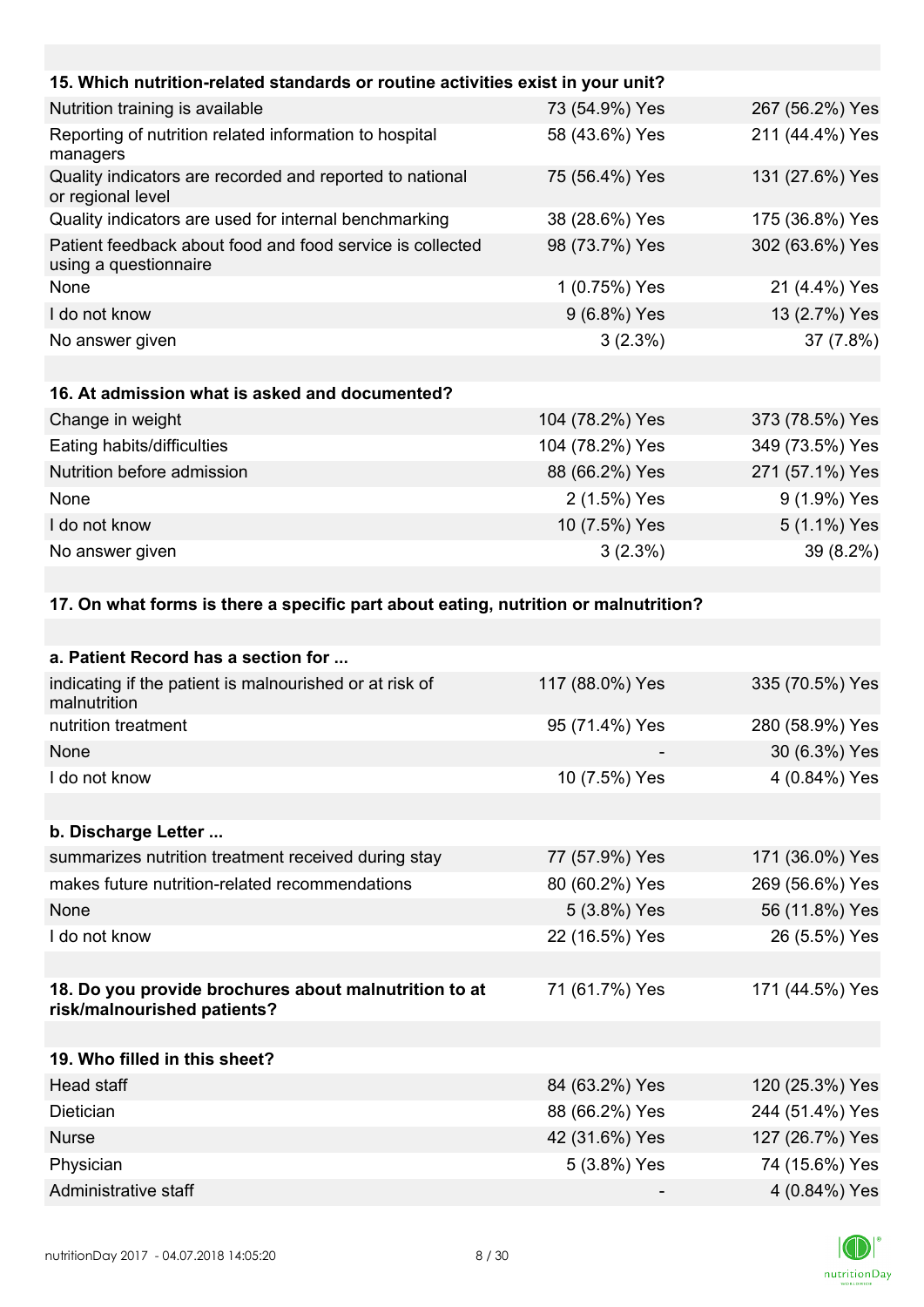| Other         | 10 (7.5%) Yes | 8 (1.7%) Yes  |
|---------------|---------------|---------------|
| None          | -             | $\sim$        |
| I do not know | 1 (0.75%) Yes | 3 (0.63%) Yes |

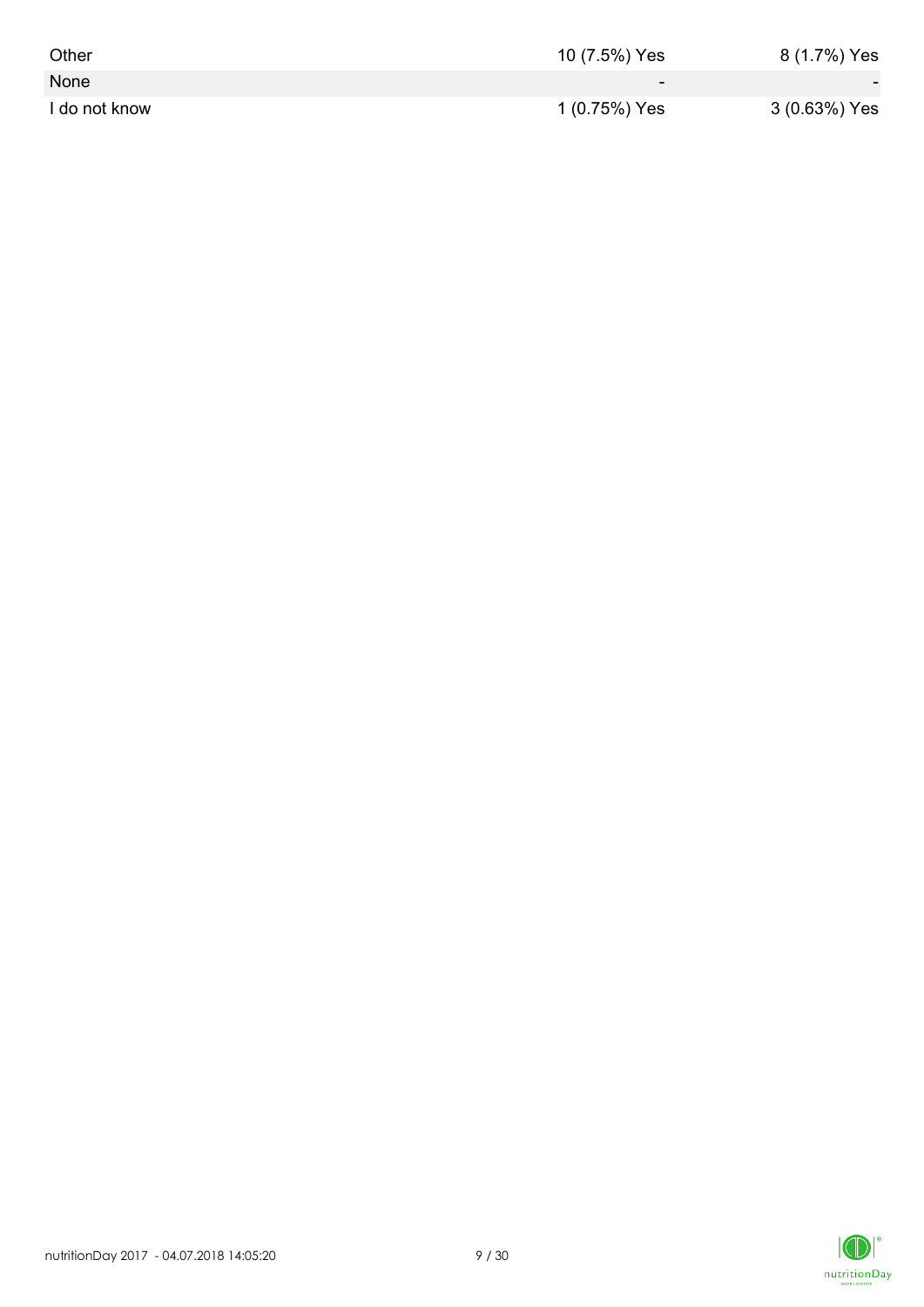|                                                                                         | <b>YOUR RESULTS</b> | <b>REFERENCE RESULTS</b> |
|-----------------------------------------------------------------------------------------|---------------------|--------------------------|
|                                                                                         |                     |                          |
| Total                                                                                   | 1983                | 9133                     |
| Age                                                                                     | 74 [60-84]          | 67 [53-78]               |
| Female                                                                                  | 1068 (53.9%)        | 4630 (50.7%)             |
| Weight                                                                                  | 72.5±18.5           | 68.8±18.8                |
| Height                                                                                  | 167±10              | 164±10                   |
| <b>BMI</b>                                                                              | $26.0 + 6.0$        | $25.4 \pm 6.0$           |
| 1. This hospital admission was                                                          |                     |                          |
| planned                                                                                 | 683 (34.4%)         | 3186 (34.9%)             |
| an emergency                                                                            | 1130 (57.0%)        | 5234 (57.3%)             |
| I do not know                                                                           | 170 (8.6%)          | 713 (7.8%)               |
| No answer given                                                                         |                     |                          |
| 2a. Diagnosis at admission                                                              |                     |                          |
| 0100 Infectious and parasitic diseases                                                  | 232 (11.7%)         | 833 (9.1%)               |
| 0200 Neoplasms                                                                          | 286 (14.4%)         | 1451 (15.9%)             |
| 0300 Blood and bloodforming organs and the immune                                       | 92 (4.6%)           | 612 (6.7%)               |
| mechanism                                                                               |                     |                          |
| 0400 Endocrine, nutritional and metabolic diseases                                      | 206 (10.4%)         | 1103 (12.1%)             |
| 0500 Mental health                                                                      | 270 (13.6%)         | 340 (3.7%)               |
| 0600 Nervous system                                                                     | 244 (12.3%)         | 795 (8.7%)               |
| 0700 Eye and adnexa                                                                     | 18 (0.91%)          | 134 (1.5%)               |
| 0800 Ear and mastoid process                                                            | 11 (0.55%)          | 71 (0.78%)               |
| 0900 Circulatory system                                                                 | 394 (19.9%)         | 1817 (19.9%)             |
| 1000 Respiratory system                                                                 | 306 (15.4%)         | 1407 (15.4%)             |
| 1100 Digestive system                                                                   | 398 (20.1%)         | 2255 (24.7%)             |
| 1200 Skin and subcutaneous tissue                                                       | 79 (4.0%)           | 444 (4.9%)               |
| 1300 Musculoskeletal system and connective tissue                                       | 472 (23.8%)         | 1332 (14.6%)             |
| 1400 Genitourinary system                                                               | 228 (11.5%)         | 847 (9.3%)               |
| 1500 Pregnancy, childbirth and the puerperium                                           |                     | 126 (1.4%)               |
| 1600 Conditions originating in the perinatal period                                     |                     | 22 (0.24%)               |
| 1700 Congenital/chromosomal abnormalities                                               | 3(0.15%)            | $9(0.10\%)$              |
| 1800 Symptoms, signs, abnormal clinical/lab findings                                    | 115 (5.8%)          | 410 (4.5%)               |
| 1900 Injury, poisoning                                                                  | 64 (3.2%)           | 291 (3.2%)               |
| 2000 External causes of morbidity and mortality (e.g.<br>transport accidents, assaults) | 69 (3.5%)           | 173 (1.9%)               |
| 2100 Factors influencing health status and contact with<br>health services              | 125 (6.3%)          | 214 (2.3%)               |
| No answer given                                                                         |                     |                          |
|                                                                                         |                     |                          |
| 3. Which conditions/comorbidities does this patient have?                               |                     |                          |
| Cardiac insufficiency                                                                   | 472 (24.1%)         | 1665 (22.5%)             |

K  $\label{eq:2} \mathsf{nutritionDay}$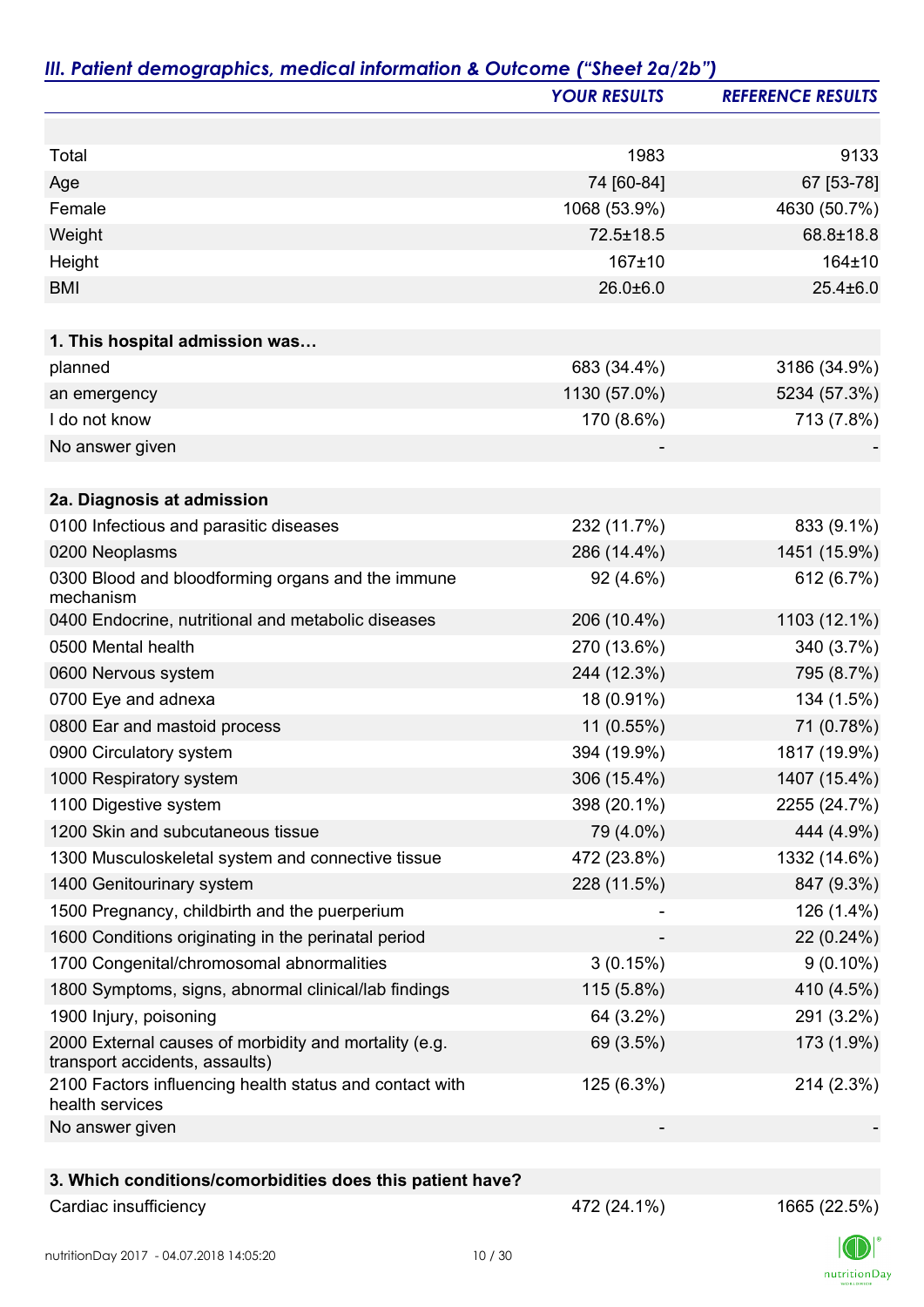| Myocardial infarction                                | 95 (4.9%)    | 418 (5.9%)   |
|------------------------------------------------------|--------------|--------------|
| Chronic lung disease                                 | 323 (16.5%)  | 1118 (15.3%) |
| Cerebral vascular disease                            | 170 (8.7%)   | 768 (10.7%)  |
| Peripheral vascular disease                          | 259 (13.3%)  | 888 (12.3%)  |
| Chronic liver disease                                | 106 (5.4%)   | 457 (6.4%)   |
| Chronic kidney disease                               | 247 (12.7%)  | 853 (11.8%)  |
| <b>Diabetes</b>                                      | 420 (21.5%)  | 1983 (26.8%) |
| Cancer                                               | 381 (19.5%)  | 1815 (24.8%) |
| Infection                                            | 322 (16.5%)  | 1166 (16.0%) |
| Dementia                                             | 194 (9.9%)   | 398 (5.6%)   |
| Major depressive disorder                            | 174 (8.9%)   | 390 (5.5%)   |
| Other chronic mental disorder                        | 159 (8.2%)   | 387 (5.5%)   |
| Other chronic disease                                | 408 (20.9%)  | 2029 (27.4%) |
| None                                                 | 309 (15.6%)  | 1421 (15.6%) |
|                                                      |              |              |
| 4a. Previous operation during this hospital stay     |              |              |
| Yes, planned                                         | 346 (17.4%)  | 1796 (19.7%) |
| Yes, acute                                           | 116 (5.8%)   | 561 (6.1%)   |
| <b>No</b>                                            | 1468 (74.0%) | 6420 (70.3%) |
| I do not know                                        | 27 (1.4%)    | 130 (1.4%)   |
| Missing                                              | 26 (1.3%)    | 226 (2.5%)   |
|                                                      |              |              |
| Days since operation                                 | $3[1-14]$    | 4 [1-13]     |
|                                                      |              |              |
| 4b. Planned operation during this hospital stay      |              |              |
| Yes, today or tomorrow                               | 67 (3.4%)    | 766 (8.4%)   |
| Yes, later                                           | 40 (2.0%)    | 536 (5.9%)   |
| No                                                   | 1629 (82.1%) | 6795 (74.4%) |
| I do not know                                        | 224 (11.3%)  | 417 (4.6%)   |
| Missing                                              | 23 (1.2%)    | 619 (6.8%)   |
|                                                      |              |              |
| 5. Previous ICU admission during this hospital stay? | 188 (9.5%)   | 982 (10.8%)  |
| (Yes)                                                |              |              |
|                                                      |              |              |
| 6. Is this patient terminally ill?                   | 48 (2.4%)    | 660 (7.2%)   |
|                                                      |              |              |
| 7. Fluid status                                      |              |              |
| Normal                                               | 1531 (77.2%) | 7154 (78.3%) |
| Overloaded                                           | $102(5.1\%)$ | 518 (5.7%)   |
| Dehydrated                                           | 92 (4.6%)    | 475 (5.2%)   |
| I do not know                                        | 258 (13.0%)  | 986 (10.8%)  |
| Missing                                              |              |              |
|                                                      |              |              |
| 8. Number of different medications planned           |              |              |
| Oral                                                 | $7[4-10]$    | $5[2-8]$     |
|                                                      |              |              |
| nutritionDay 2017 - 04.07.2018 14:05:20              | 11/30        |              |

 $\textsf{nutritionDay}$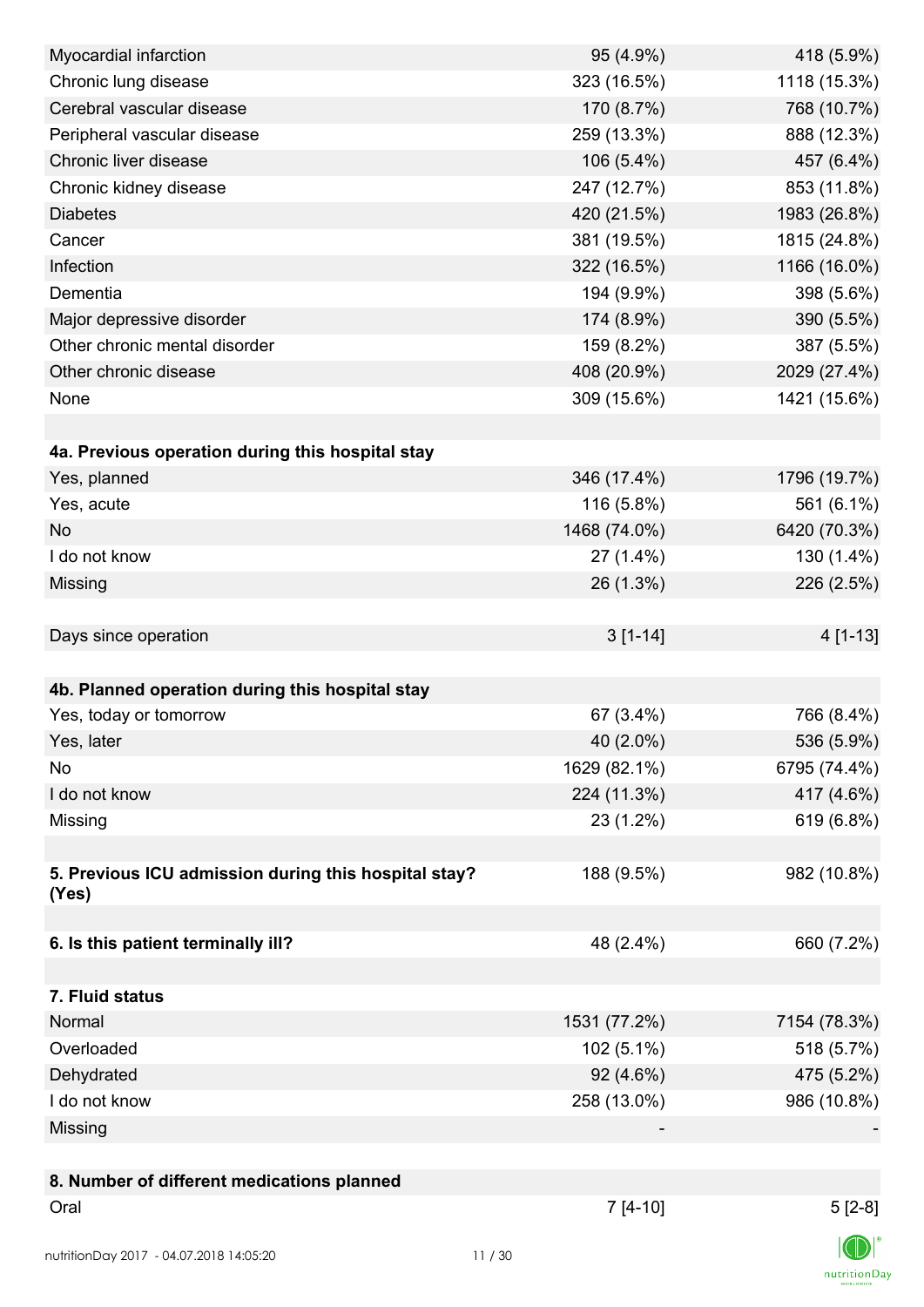| Other                                                                                    | $2[1-3]$     | $2[1-4]$     |
|------------------------------------------------------------------------------------------|--------------|--------------|
|                                                                                          |              |              |
| 9. Was this patient identified as malnourished or at risk of malnutrition?               |              |              |
| Malnourished                                                                             | 384 (19.4%)  | 914 (10.0%)  |
| At risk                                                                                  | 451 (22.7%)  | 1610 (17.6%) |
| <b>No</b>                                                                                | 991 (50.0%)  | 5843 (64.0%) |
| I do not know                                                                            | 157 (7.9%)   | 766 (8.4%)   |
| Missing                                                                                  |              |              |
|                                                                                          |              |              |
| 10. IV Fluids                                                                            |              |              |
| Electrolyte solution (NaCl, Ringers lactate, etc)                                        | 443 (22.3%)  | 3595 (39.4%) |
| 5% Glucose solution                                                                      | 231 (11.6%)  | 877 (9.6%)   |
|                                                                                          |              |              |
| 11. Number of ONS drinks planned                                                         | $0 [0-1]$    | $0 [0-0]$    |
|                                                                                          |              |              |
| 12. Nutrition intake                                                                     |              |              |
| Regular hospital food                                                                    | 1038 (52.3%) | 5097 (55.8%) |
| Fortified/enriched hospital food                                                         | 587 (29.6%)  | 801 (8.8%)   |
| Protein/energy supplement (e.g. ONS drinks)                                              | 454 (22.9%)  | 1073 (11.7%) |
| <b>Enteral nutrition</b>                                                                 | 50(2.5%)     | 495 (5.4%)   |
| Parenteral nutrition                                                                     | 40 (2.0%)    | 485 (5.3%)   |
| Special diet                                                                             | 699 (35.2%)  | 3173 (34.7%) |
| None                                                                                     | 50 (2.5%)    | 506 (5.5%)   |
|                                                                                          |              |              |
| 13a. All lines and Tubes                                                                 |              |              |
| <b>Central Venous</b>                                                                    | 178 (9.0%)   | 752 (8.2%)   |
| Peripheral venous access                                                                 | 526 (26.5%)  | 4362 (47.8%) |
| Nasogastric                                                                              | $22(1.1\%)$  | 269 (2.9%)   |
| Nasojejunal                                                                              | $4(0.20\%)$  | 38 (0.42%)   |
| Nasoduadenal                                                                             | $8(0.40\%)$  | 22 (0.24%)   |
| Enterostoma                                                                              | 5(0.25%)     | 46 (0.50%)   |
| Percutaneous endoscopy/surgical gastrostomy                                              | 12 (0.61%)   | 71 (0.78%)   |
| Percutaneous endoscopy/surgical jejunostomy                                              | $6(0.30\%)$  | 29 (0.32%)   |
| None                                                                                     | 1263 (63.7%) | 4024 (44.1%) |
|                                                                                          |              |              |
| 13b. Were there complications with nutrition related lines<br>and tubes since admission? |              |              |
| Yes, previously                                                                          | 33 (1.7%)    | 93 (1.0%)    |
| Yes, ongoing                                                                             | 14 (0.71%)   | 80 (0.88%)   |
| <b>No</b>                                                                                | 1494 (75.3%) | 7577 (83.0%) |
| I do not know                                                                            | 260 (13.1%)  | 871 (9.5%)   |
| Missing                                                                                  | 182 (9.2%)   | 512 (5.6%)   |
|                                                                                          |              |              |

### **14. Please indicate if any of the following was done for this patient since admission**

Energy requirements were determined 634 (32.0%) 3246 (35.5%)

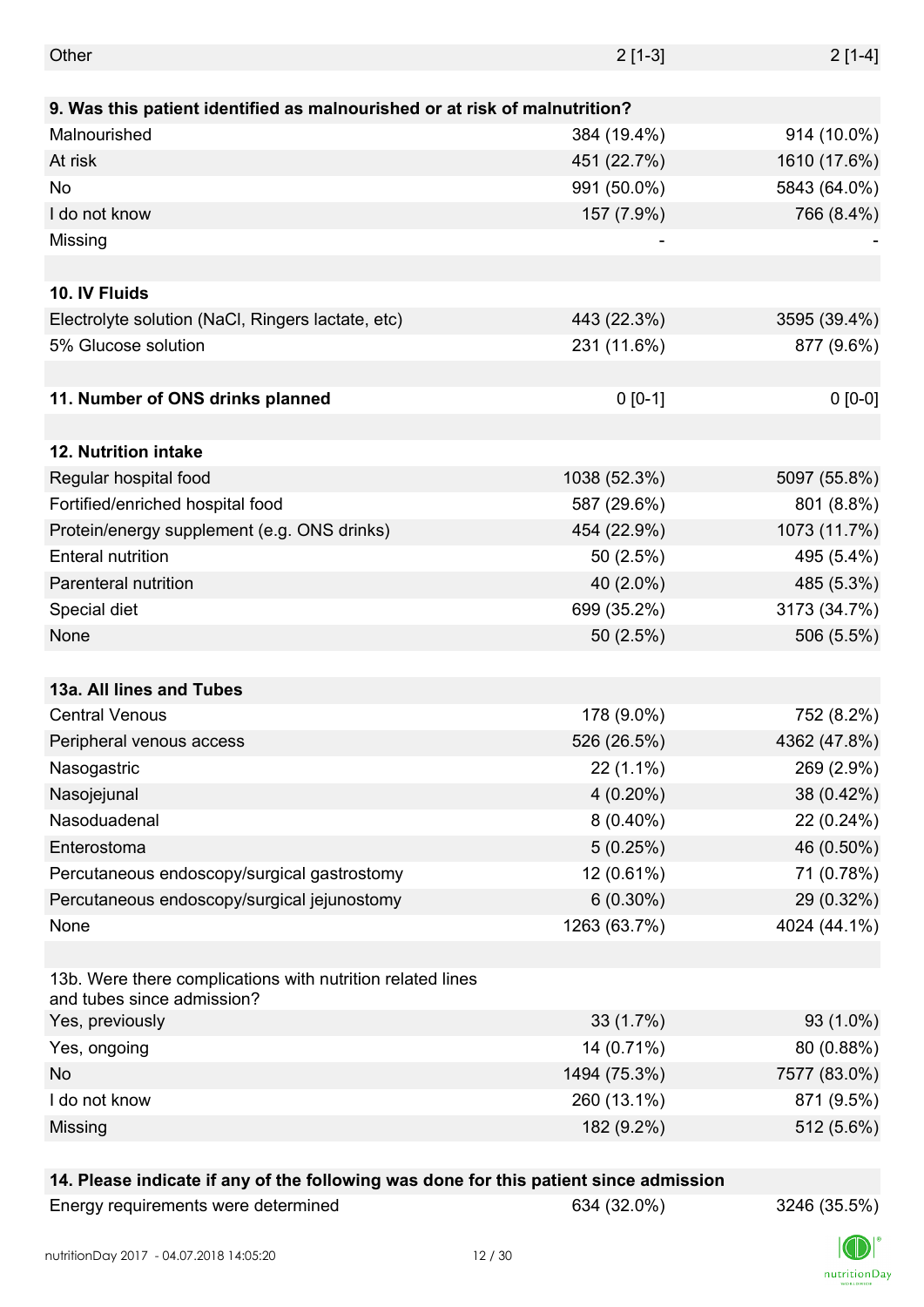| Protein requirements were determined                     | 550 (27.7%)  | 2888 (31.6%) |
|----------------------------------------------------------|--------------|--------------|
| Food/Nutrition intake was recorded in the patient record | 968 (48.8%)  | 4124 (45.2%) |
| Nutrition treatment plan was developed                   | 786 (39.6%)  | 3183 (34.9%) |
| Nutrition expert was consulted                           | 957 (48.3%)  | 3050 (33.4%) |
| Malnutrition status is recorded in the patient record    | 916 (46.2%)  | 2529 (27.7%) |
| None                                                     |              |              |
|                                                          |              |              |
| 15a. Energy goal                                         |              |              |
| $< 500$ kcal                                             | $61(3.1\%)$  | 335 (3.7%)   |
| 500-999 kcal                                             | $4(0.20\%)$  | 109 (1.2%)   |
| 1000-1499 kcal                                           | 81 (4.1%)    | 957 (10.5%)  |
| 1500-1999 kcal                                           | 723 (36.5%)  | 2729 (29.9%) |
| >=2000 kcal                                              | 263 (13.3%)  | 993 (10.9%)  |
| Not determined                                           | 688 (34.7%)  | 3222 (35.3%) |
| I do not know                                            | 163 (8.2%)   | 752 (8.2%)   |
| Missing                                                  |              | 36 (0.39%)   |
|                                                          |              |              |
| 15b. Energy intake                                       |              |              |
| $< 500$ kcal                                             | 100 (5.0%)   | 615 (6.7%)   |
| 500-999 kcal                                             | 48 (2.4%)    | 525 (5.7%)   |
| 1000-1499 kcal                                           | 206 (10.4%)  | 1192 (13.1%) |
| 1500-1999 kcal                                           | 453 (22.8%)  | 2032 (22.2%) |
| >=2000 kcal                                              | 110 (5.5%)   | 597 (6.5%)   |
| Not determined                                           | 780 (39.3%)  | 2998 (32.8%) |
| I do not know                                            | 286 (14.4%)  | 1122 (12.3%) |
| Missing                                                  |              | 52 (0.57%)   |
|                                                          |              |              |
| 16. Since admission, this patient's health status has    |              |              |
| Improved                                                 | 925 (46.6%)  | 4626 (50.7%) |
| Deteriorated                                             | 122 (6.2%)   | 514 (5.6%)   |
| Remained the same                                        | 532 (26.8%)  | 2506 (27.4%) |
| This patient has just been admitted                      | 201 (10.1%)  | 574 (6.3%)   |
| I do not know                                            | 203 (10.2%)  | 913 (10.0%)  |
| Missing                                                  |              |              |
|                                                          |              |              |
| Length of hospital stay (days)                           | 16 [8-29]    | 12 [6-24]    |
|                                                          |              |              |
| <b>Outcome Code</b>                                      |              |              |
| 1= Still in the hospital                                 | 267 (13.5%)  | 796 (8.7%)   |
| 2= Transferred to another hospital                       | 36 (1.8%)    | 219 (2.4%)   |
| 3= Transferred to long term care                         | 204 (10.3%)  | 373 (4.1%)   |
| 4= Rehabilitation                                        | 54 (2.7%)    | 500 (5.5%)   |
| 5= Discharged home                                       | 1287 (64.9%) | 6731 (73.7%) |
| 6= Death                                                 | 54 (2.7%)    | 283 (3.1%)   |

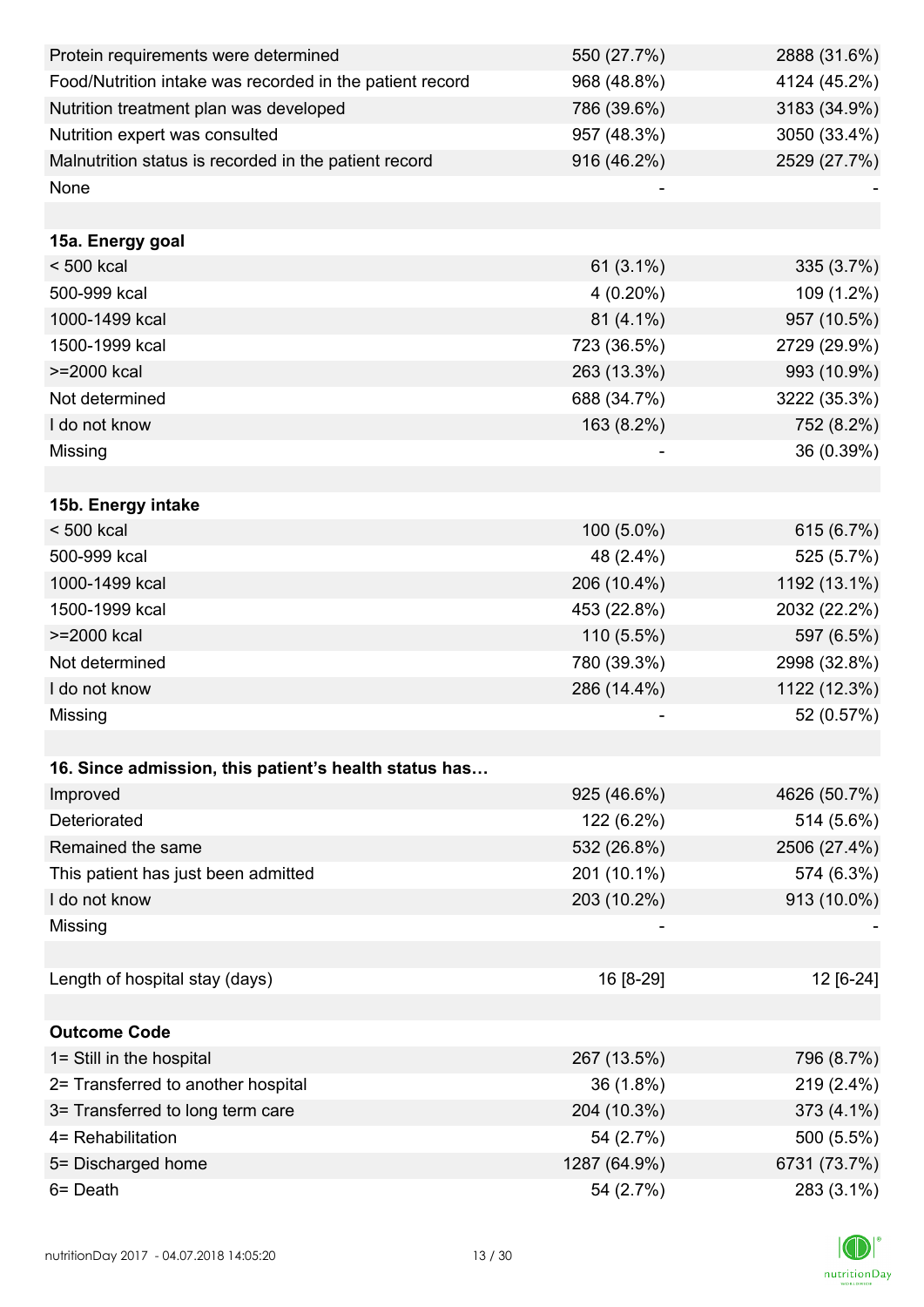| 7= Others                            | 57 (2.9%)    | 175 (1.9%)   |
|--------------------------------------|--------------|--------------|
| Missing                              | 24 (1.2%)    | 56 (0.61%)   |
|                                      |              |              |
| Readmitted since ND                  |              |              |
| $1 = No$                             | 1171 (71.6%) | 6273 (77.4%) |
| 2= Yes, same hospital planned        | 93 (5.7%)    | 483 (6.0%)   |
| 3= Yes, same hospital unplanned      | 103 (6.3%)   | 471 (5.8%)   |
| 4= Yes, different hospital planned   | $5(0.31\%)$  | 45 (0.56%)   |
| 5= Yes, different hospital unplanned | $5(0.31\%)$  | 45 (0.56%)   |
| 6= Unknown                           | $50(3.1\%)$  | 366 (4.5%)   |
| Missing                              | 201 (12.3%)  | 428 (5.3%)   |

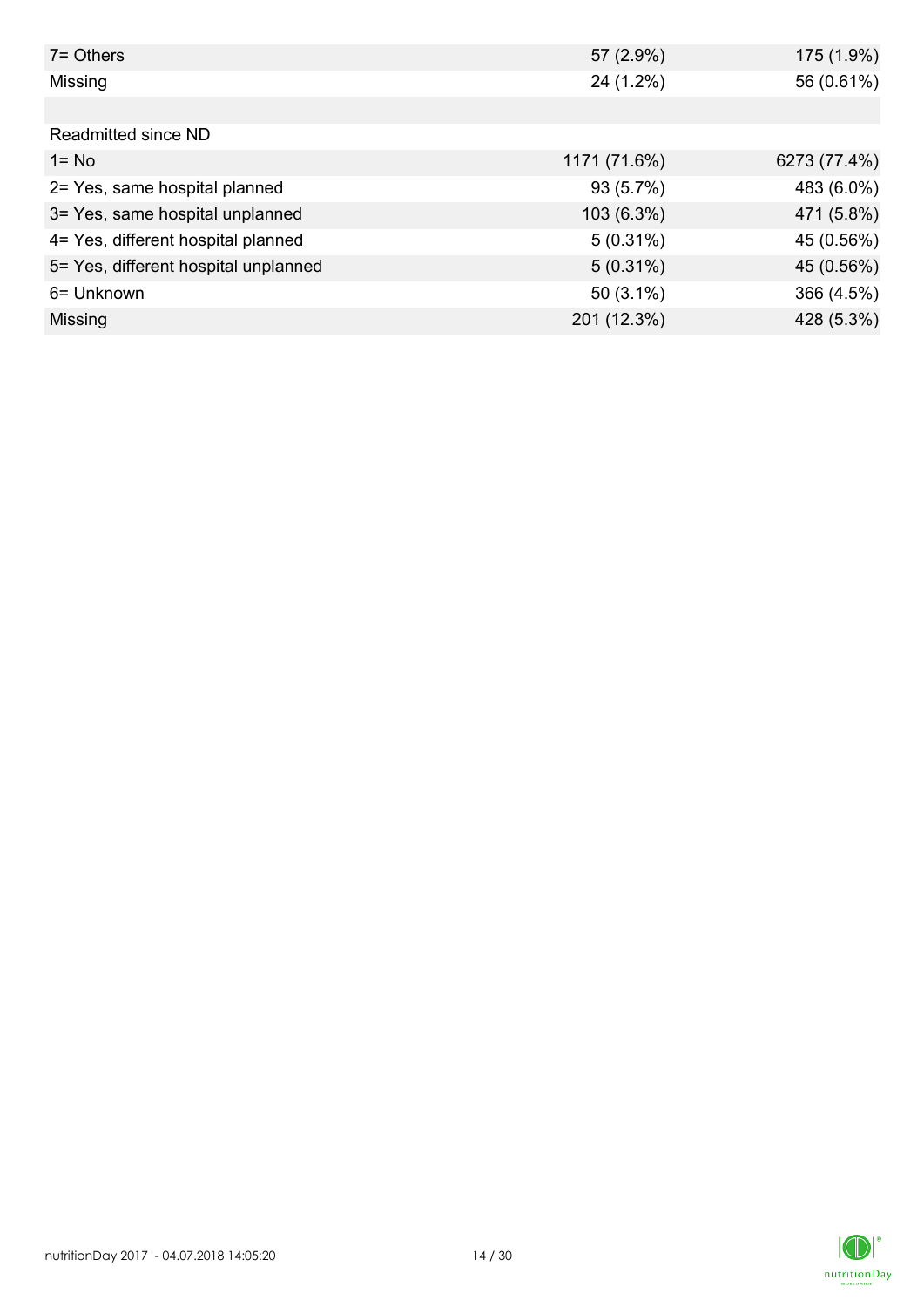|                                                                                      | <b>YOUR RESULTS</b> | <b>REFERENCE RESULTS</b> |
|--------------------------------------------------------------------------------------|---------------------|--------------------------|
|                                                                                      |                     |                          |
| 1. What are your typical dietary habits?                                             |                     |                          |
| No special dietary habits                                                            | 1478 (76.1%)        | 6102 (69.3%)             |
| I am vegetarian                                                                      | 41 (2.1%)           | 153 (1.7%)               |
| I adhee to a vegan diet                                                              | 3(0.15%)            | 53 (0.60%)               |
| I eat gluten-free diet                                                               | 11 (0.57%)          | 78 (0.89%)               |
| I avoid added sugars                                                                 | 259 (13.3%)         | 1353 (15.4%)             |
| I avoid carbohydrates                                                                | 51 (2.6%)           | 515 (5.9%)               |
| I eat a low fat-diet                                                                 | 128 (6.6%)          | 1034 (11.8%)             |
| I am lactose intolerant                                                              | $32(1.6\%)$         | 343 (3.9%)               |
| Other special diet due to intolerances/allergies                                     | 37 (1.9%)           | 179 (2.0%)               |
| Other                                                                                | 110 (5.7%)          | 617 (7.0%)               |
| No answer given                                                                      | 15 (0.77%)          | 217 (2.5%)               |
| 2. Where did you live before your current hospital admission?                        |                     |                          |
| At home                                                                              | 1670 (86.0%)        | 7771 (88.3%)             |
|                                                                                      |                     | 295 (3.4%)               |
| In a nursing home or other live-in facility                                          | 135 (7.0%)          |                          |
| I was transferred from another hospital<br>Other                                     | 90 (4.6%)           | 456 (5.2%)               |
|                                                                                      | 36 (1.9%)           | 147 (1.7%)               |
| Missing                                                                              | 11 (0.57%)          | 131 (1.5%)               |
| 3. In general, are you able to walk?                                                 |                     |                          |
| Yes                                                                                  | 1095 (56.4%)        | 5599 (63.6%)             |
| Yes, with someone's help                                                             | 193 (9.9%)          | 963 (10.9%)              |
| Yes, independently using a cane, walker, or crutches                                 | 462 (23.8%)         | 1142 (13.0%)             |
| No, I have a wheelchair                                                              | 100 (5.1%)          | 383 (4.4%)               |
| No, I am bedridden                                                                   | 69 (3.6%)           | 579 (6.6%)               |
| Missing                                                                              | 23 (1.2%)           | 134 (1.5%)               |
|                                                                                      |                     |                          |
| 4. In general, how would you say your health is?                                     |                     |                          |
| Very good                                                                            | 135 (7.0%)          | 633 (7.2%)               |
| Good                                                                                 | 684 (35.2%)         | 3217 (36.6%)             |
| Fair                                                                                 | 743 (38.3%)         | 3329 (37.8%)             |
| Poor                                                                                 | 286 (14.7%)         | 1202 (13.7%)             |
| Very poor                                                                            | 72 (3.7%)           | 268 (3.0%)               |
| Missing                                                                              | $22(1.1\%)$         | 151 (1.7%)               |
|                                                                                      |                     |                          |
| 5. Over the last 12 months prior to your current hospital admission approximately    |                     |                          |
| how many times have you seen a doctor?                                               | $7[3-12]$           | $4[2-10]$                |
| how many times have you been admitted to the<br>hospital (Emergency room, any ward)? | $1[0-2]$            | $1[0-2]$                 |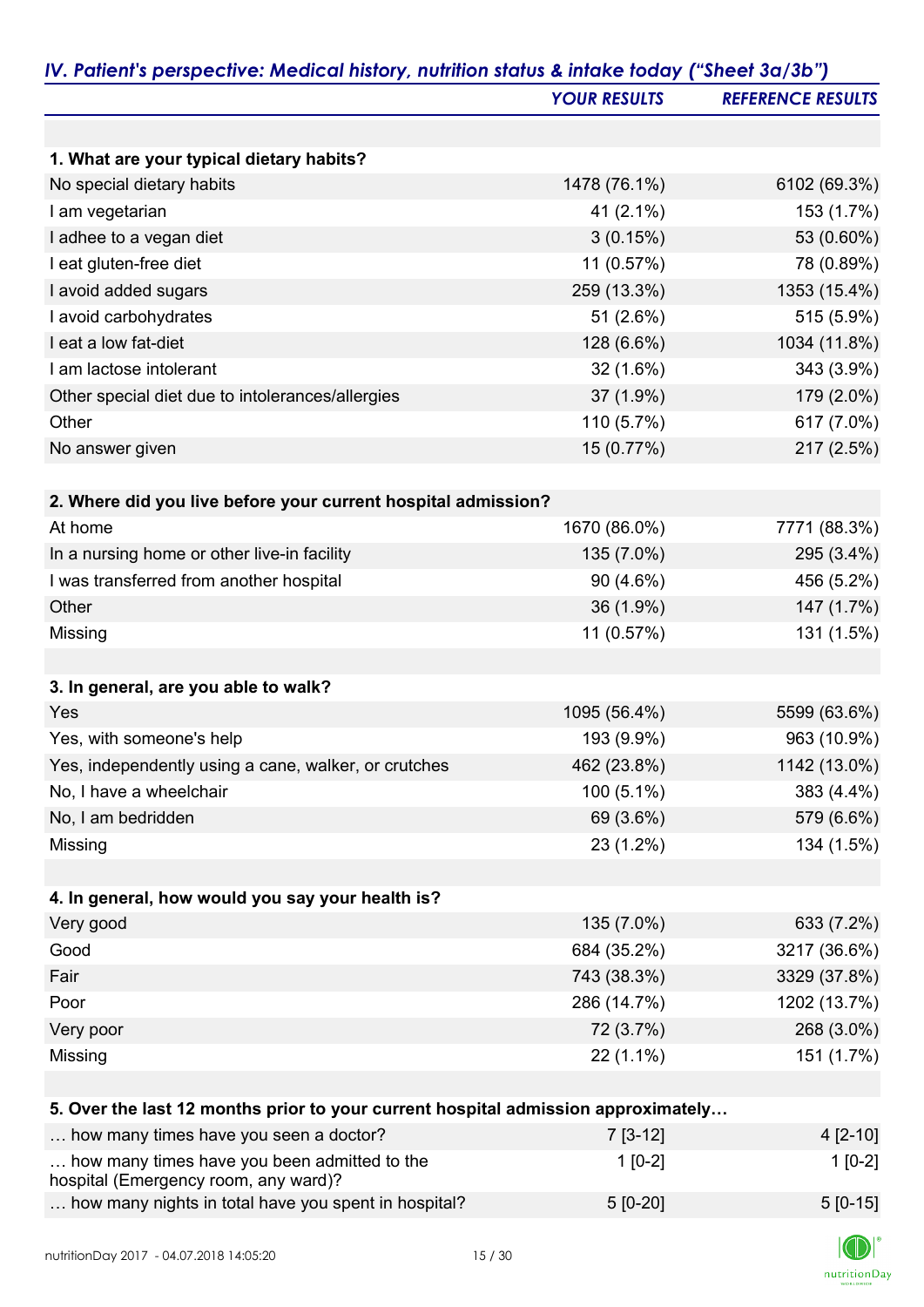| 6. How many different medications do you take routinely each day (prior to hospitalisation)? |              |              |
|----------------------------------------------------------------------------------------------|--------------|--------------|
| $1 - 2$                                                                                      | 284 (14.6%)  | 1694 (19.3%) |
| $3 - 5$                                                                                      | 473 (24.4%)  | 2352 (26.7%) |
| More than 5                                                                                  | 901 (46.4%)  | 2722 (30.9%) |
| None                                                                                         | 185 (9.5%)   | 1418 (16.1%) |
| I do not know                                                                                | 68 (3.5%)    | 449 (5.1%)   |
| Missing                                                                                      | $31(1.6\%)$  | 165 (1.9%)   |
|                                                                                              |              |              |
| 7. Do you have health insurance?                                                             |              |              |
| Yes, private insurance only                                                                  | 469 (24.2%)  | 1319 (15.0%) |
| Yes, public insurance only                                                                   | 686 (35.3%)  | 4350 (49.4%) |
| Yes, both                                                                                    | 191 (9.8%)   | 1115 (12.7%) |
| None                                                                                         | 218 (11.2%)  | 1177 (13.4%) |
| I prefer not to answer                                                                       | 288 (14.8%)  | 510 (5.8%)   |
| Missing                                                                                      | 90 (4.6%)    | 329 (3.7%)   |
|                                                                                              |              |              |
| 8. What was your weight 5 years ago?                                                         | 75 [64-87]   | 70 [60-83]   |
| I do not know                                                                                | 441 (22.7%)  | 2377 (27.0%) |
|                                                                                              |              |              |
| 9a. Have you lost weight within the last 3 months?                                           |              |              |
| Yes, intentionally                                                                           | 151 (7.8%)   | 827 (9.4%)   |
| Yes, unintentionally                                                                         | 800 (41.2%)  | 3324 (37.8%) |
| No, my weight stayed the same                                                                | 520 (26.8%)  | 2582 (29.3%) |
| No, I gained weight                                                                          | 221 (11.4%)  | 951 (10.8%)  |
| I do not know                                                                                | 196 (10.1%)  | 907 (10.3%)  |
| Missing                                                                                      | 54 (2.8%)    | 209 (2.4%)   |
|                                                                                              |              |              |
| 9b. If yes, how many kg did you lose?                                                        | $6[4-10]$    | $6[3-10]$    |
| I do not know                                                                                | 156 (16.4%)  | 701 (16.9%)  |
|                                                                                              |              |              |
| 10. Did you know about your hospitalisation two days<br>before admission? (Yes)              | 655 (35.2%)  | 3271 (39.2%) |
|                                                                                              |              |              |
| 11. Please indicate if you                                                                   |              |              |
| were weighed at admission                                                                    | 1123 (58.4%) | 4927 (56.7%) |
| were informed about your nutrition status                                                    | 632 (33.5%)  | 2797 (32.5%) |
| were informed about nutrition care options                                                   | 797 (42.2%)  | 2491 (29.0%) |
| received special nutrition care                                                              | 742 (39.2%)  | 2357 (27.5%) |
|                                                                                              |              |              |
| 12. How well have you eaten in the week before you were admitted to the hospital?            |              |              |
| More than normal                                                                             | 89 (4.6%)    | 388 (4.4%)   |

| $1$ ישורים כיוון וויסודו $\sigma$ | <b>UJ 17.U/U</b> | 000(7.70)    |
|-----------------------------------|------------------|--------------|
| Normal                            | 1076 (55.8%)     | 5401 (61.8%) |
| About 3/4 of normal               | 264 (13.7%)      | 844 (9.7%)   |
| About half of normal              | 268 (13.9%)      | 1065 (12.2%) |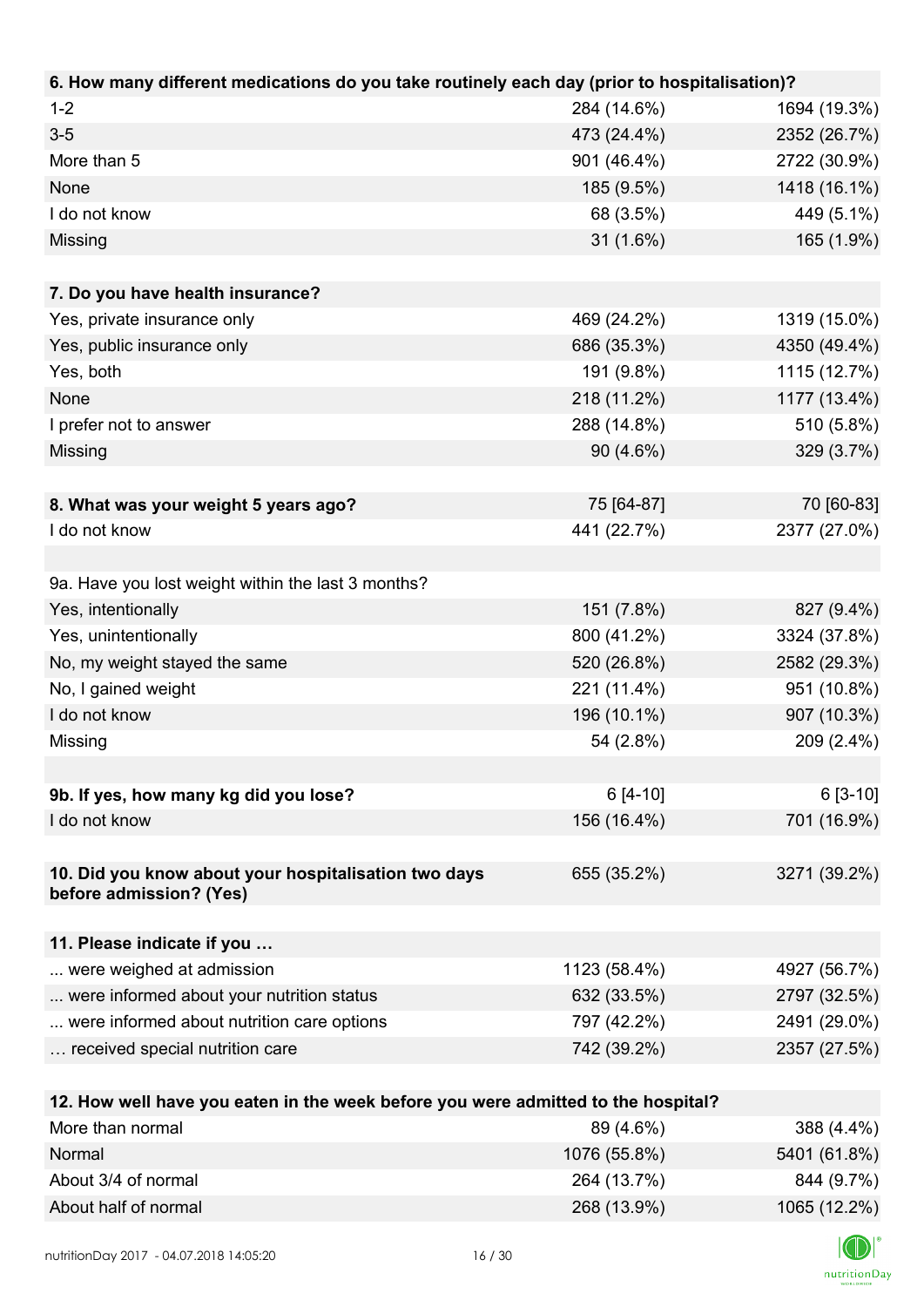| About a quarter to nearly nothing                                              | 182 (9.4%)                 | 791 (9.0%)                |
|--------------------------------------------------------------------------------|----------------------------|---------------------------|
| I do not know                                                                  | 11 (0.57%)                 | 88 (1.0%)                 |
| Missing                                                                        | 40 (2.1%)                  | 167 (1.9%)                |
|                                                                                |                            |                           |
| 13. In general, how satisfied are you with the food at the hospital?           |                            |                           |
| Very satisfied                                                                 | 337 (17.5%)                | 2368 (27.1%)              |
| Somewhat satisfied                                                             | 878 (45.5%)                | 2629 (30.1%)              |
| <b>Neutral</b>                                                                 | 336 (17.4%)                | 1752 (20.0%)              |
| <b>Dissatisfied</b>                                                            | 170 (8.8%)                 | 691 (7.9%)                |
| Very dissatisfied                                                              | 49 (2.5%)                  | 261 (3.0%)                |
| I do not know                                                                  | 116 (6.0%)                 | 726 (8.3%)                |
| Missing                                                                        | 44 (2.3%)                  | 317 (3.6%)                |
|                                                                                |                            |                           |
| 14. Did you get any help with eating TODAY?                                    |                            |                           |
| Yes, from family or friends                                                    | 39 (2.0%)                  | 978 (11.2%)               |
| Yes, from hospital staff                                                       | 204 (10.6%)                | 581 (6.6%)                |
| No                                                                             | 1615 (83.7%)               | 6652 (76.1%)              |
| I do not know                                                                  | $8(0.41\%)$                | 113 (1.3%)                |
| Missing                                                                        | 64 (3.3%)                  | 420 (4.8%)                |
|                                                                                |                            |                           |
| 15. Were you able to eat without interruption TODAY?<br>(Yes)                  | 1382 (76.4%)               | 6110 (74.6%)              |
|                                                                                |                            |                           |
|                                                                                |                            |                           |
| 16a. Please indicate how much hospital food you ate for lunch or dinner TODAY: |                            |                           |
| About all                                                                      | 898 (46.5%)                | 4213 (48.2%)              |
| 1/2                                                                            | 524 (27.2%)                | 2075 (23.7%)              |
| 1/4                                                                            | 242 (12.5%)                | 1064 (12.2%)              |
| Nothing                                                                        | 200 (10.4%)                | 1004 (11.5%)              |
| Missing                                                                        | 66 (3.4%)                  | 388 (4.4%)                |
|                                                                                |                            |                           |
| 16b. The portion size of the meal I ordered TODAY was                          |                            |                           |
| Standard                                                                       | 1329 (68.9%)               | 5611 (64.2%)              |
| Smaller                                                                        | 143 (7.4%)                 | 811 (9.3%)                |
| Larger                                                                         | 106 (5.5%)                 | 344 (3.9%)                |
| I do not know                                                                  | 128 (6.6%)                 | 884 (10.1%)               |
| Missing                                                                        | 224 (11.6%)                | 1094 (12.5%)              |
|                                                                                |                            |                           |
| 17. If you did not eat everything of your meal, please tell us why:            |                            |                           |
| I did not like the type of food offered                                        | 154 (15.9%)                | 608 (14.7%)               |
| I did not like the smell/taste of the food                                     | 83 (8.6%)                  | 474 (11.4%)               |
| The food did not fit my cultural/religious preferences                         | 8(0.83%)                   | 54 (1.3%)                 |
| The food was too hot                                                           | $4(0.41\%)$                | 15 (0.36%)                |
| The food was too cold                                                          | $11(1.1\%)$                | 95 (2.3%)                 |
| Due to food allergy/intolerance<br>I was not hungry at that time               | $2(0.21\%)$<br>203 (21.0%) | 27 (0.65%)<br>709 (17.1%) |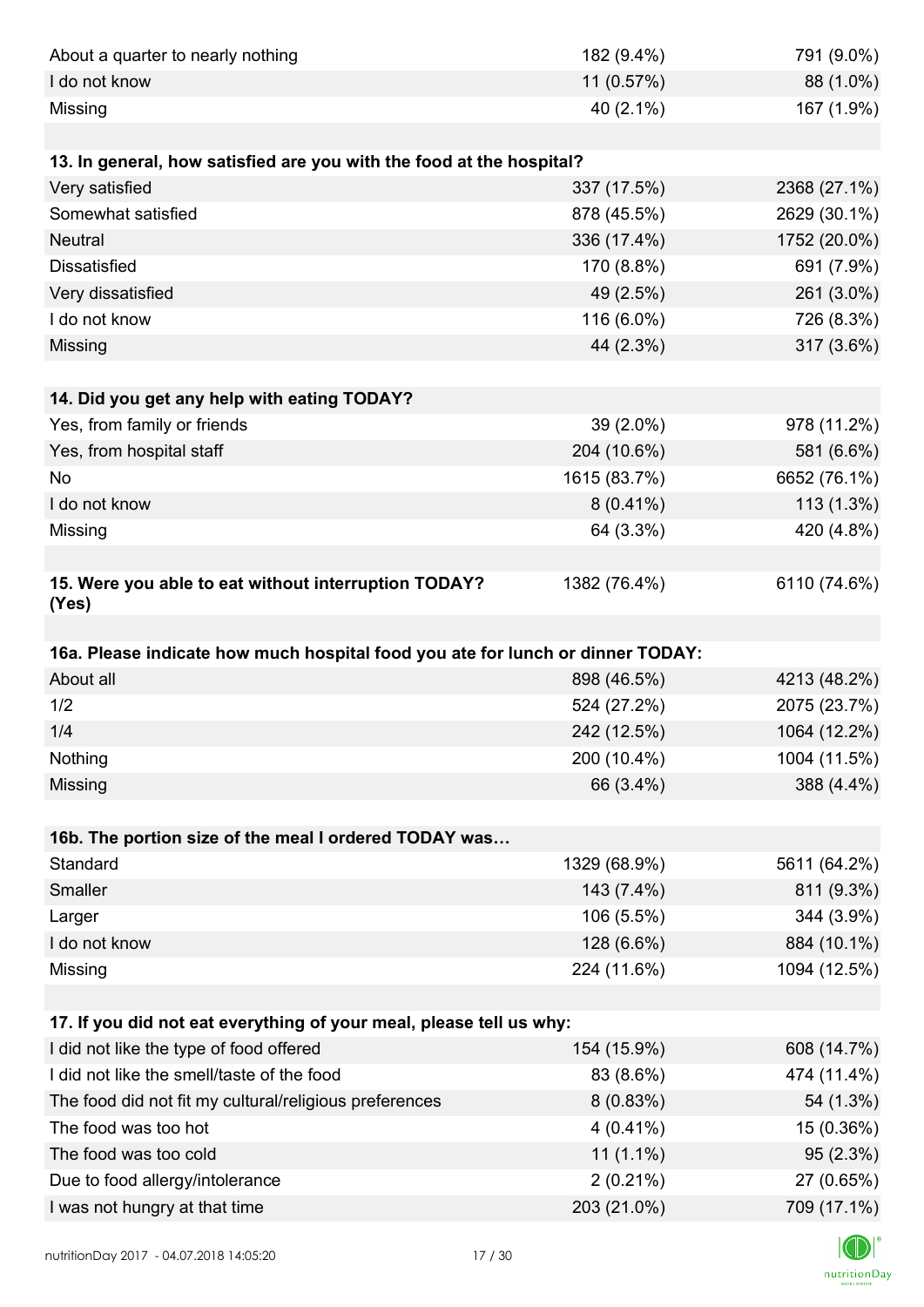| I do not have my usual appetite                                                      | 265 (27.4%) | 1167 (28.2%) |
|--------------------------------------------------------------------------------------|-------------|--------------|
| I have problems chewing/swallowing                                                   | 47 (4.9%)   | 239 (5.8%)   |
| I normally eat less than what was served                                             | 97 (10.0%)  | 457 (11.0%)  |
| I had nausea/vomiting                                                                | 50 (5.2%)   | 345 (8.3%)   |
| I was too tired                                                                      | 74 (7.7%)   | 227 (5.5%)   |
| I cannot eat without help                                                            | 9(0.93%)    | 73 (1.8%)    |
| I was not allowed to eat                                                             | 56 (5.8%)   | 460 (11.1%)  |
| I had an exam, surgery, or test and missed my meal                                   | 52 (5.4%)   | 243 (5.9%)   |
| I did not get requested food                                                         | $4(0.41\%)$ | 54 (1.3%)    |
| No answer given                                                                      | 238 (24.6%) | 510 (12.3%)  |
|                                                                                      |             |              |
| 18. Enter the number of glasses/cups of the drinks you consumed in the last 24 hours |             |              |
| Water                                                                                | $4[2-6]$    | $3[2-5]$     |
| Tea                                                                                  | $0 [0-2]$   | $1[0-2]$     |
| Coffee                                                                               | $2[2-3]$    | $1[0-2]$     |
| <b>Milk</b>                                                                          | $0 [0-1]$   | $1[0-1]$     |
| Fruit juice                                                                          | $1[0-1]$    | $1[0-2]$     |
| Soft drinks                                                                          | $1[0-2]$    | $0[0-1]$     |
| <b>Nutrition drink</b>                                                               | $0 [0-1]$   | $0 [0-1]$    |
| Other                                                                                | $0 [0-1]$   | $0 [0-1]$    |
|                                                                                      |             |              |
| 19a. Did you eat any food apart from hospital food<br><b>TODAY?</b>                  | 557 (31.3%) | 2179 (27.2%) |
| 19b. If yes, what did you eat?                                                       |             |              |
| Sweet snacks                                                                         | 295 (53.0%) | 548 (25.1%)  |
| Salty snacks                                                                         | 63 (11.3%)  | 290 (13.3%)  |
| Homemade food                                                                        | 57 (10.2%)  | 320 (14.7%)  |
| Fruits                                                                               | 191 (34.3%) | 774 (35.5%)  |
| Dairy products                                                                       | 55 (9.9%)   | 221 (10.1%)  |
| Food delivered/restaurant                                                            | $13(2.3\%)$ | 85 (3.9%)    |
| Sandwich                                                                             | $30(5.4\%)$ | 145 (6.7%)   |
| Other                                                                                | 40 (7.2%)   | 429 (19.7%)  |
|                                                                                      |             |              |
| 20. How has your food intake changed since your hospital admission?                  |             |              |
| Increased                                                                            | 381 (19.7%) | 1201 (13.7%) |
| Decreased                                                                            | 481 (24.9%) | 2809 (32.1%) |
| Stayed the same                                                                      | 892 (46.2%) | 3616 (41.4%) |
| I do not know                                                                        | 130 (6.7%)  | 601 (6.9%)   |
| Missing                                                                              | 46 (2.4%)   | 517 (5.9%)   |
|                                                                                      |             |              |
| 21. TODAY I feel                                                                     |             |              |
| Stronger than at admission                                                           | 781 (40.5%) | 3792 (43.4%) |
| Weaker than at admission                                                             | 377 (19.5%) | 1514 (17.3%) |
| Same as at admission                                                                 | 576 (29.8%) | 2454 (28.1%) |
|                                                                                      |             |              |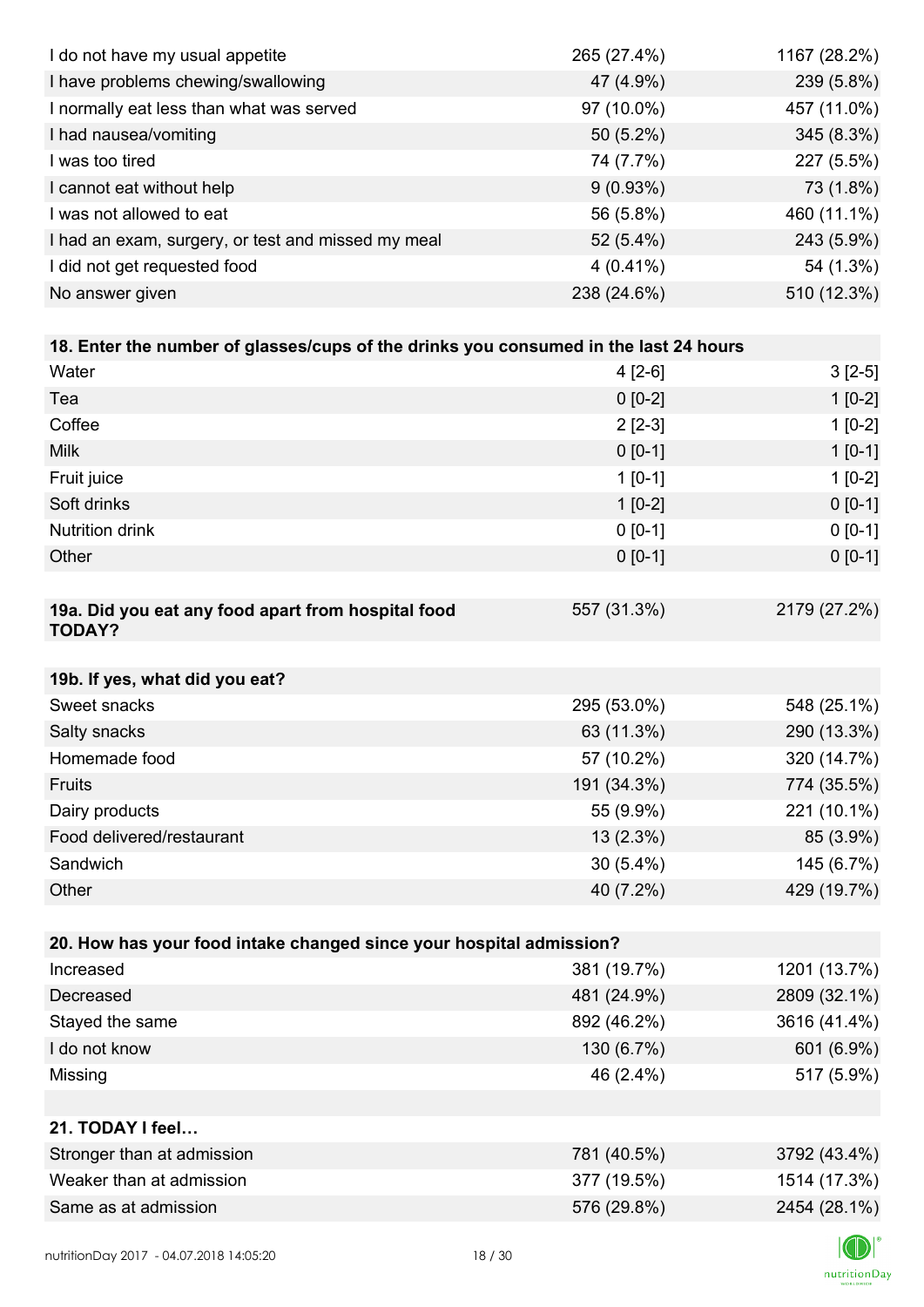| I was admitted today                                 | 55 (2.8%)    | 239 (2.7%)   |
|------------------------------------------------------|--------------|--------------|
| I do not know                                        | $100(5.2\%)$ | 466 (5.3%)   |
| Missing                                              | 41 $(2.1\%)$ | 279 (3.2%)   |
|                                                      |              |              |
| 22. Can you walk without assistance TODAY?           |              |              |
| <b>Yes</b>                                           | 995 (51.6%)  | 5103 (58.4%) |
| No, only with assistance                             | 549 (28.4%)  | 2181 (24.9%) |
| No, I stay in bed                                    | 201 (10.4%)  | 984 (11.3%)  |
| Missing                                              | 185 (9.6%)   | 476 (5.4%)   |
|                                                      |              |              |
| 23. Did anyone help you complete this questionnaire? | 1348 (72.4%) | 5889 (69.0%) |

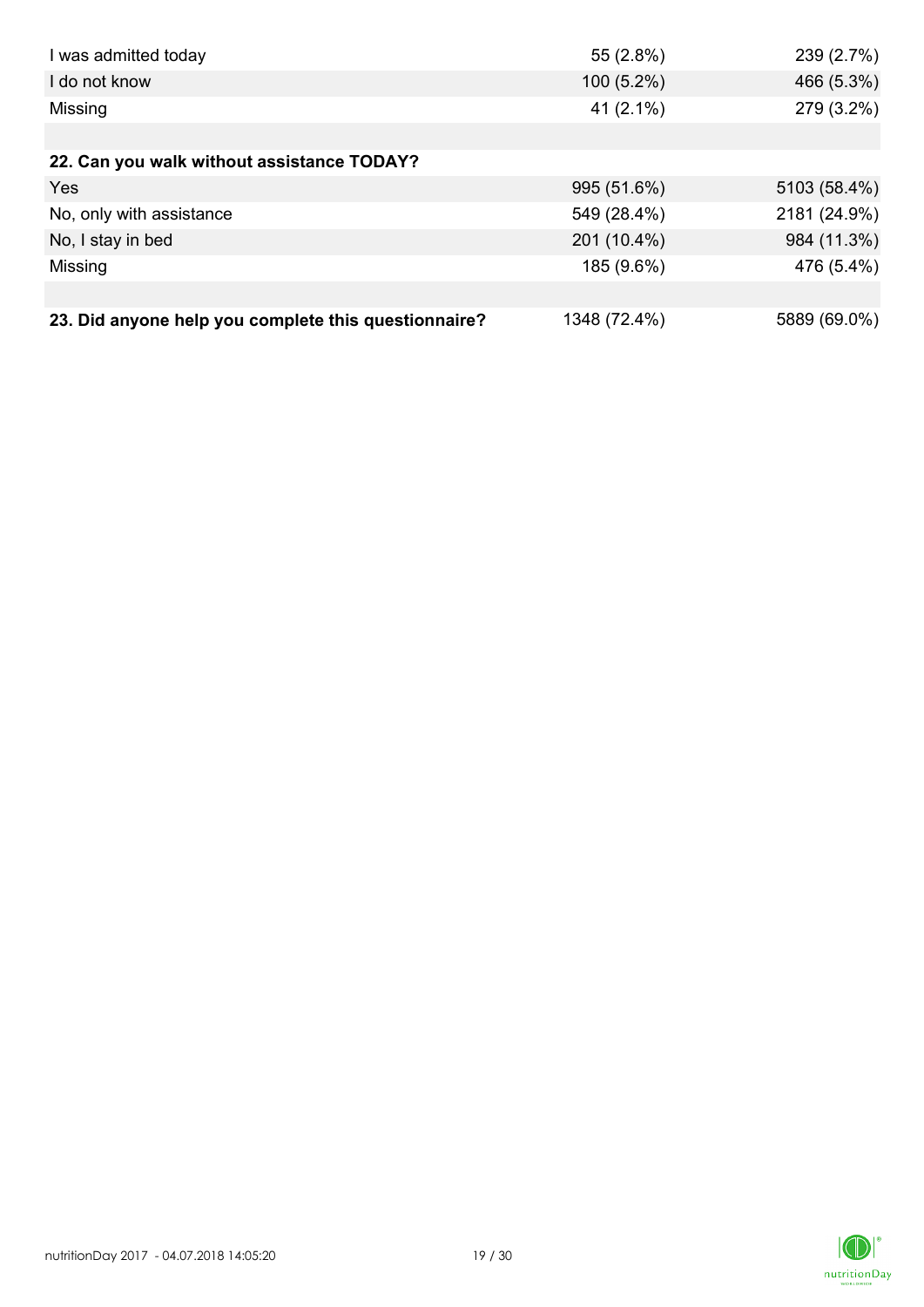| V. Oncology: Unit organisation and structures ("Sheet 1 onco")           | <b>YOUR RESULTS</b>      | <b>REFERENCE RESULTS</b> |
|--------------------------------------------------------------------------|--------------------------|--------------------------|
| Number of units with cancer patients:                                    | 23                       | 116                      |
|                                                                          |                          |                          |
| Computerized system in hospital:                                         | 22 units (96%) YES       | 112 units (97%) YES      |
| Nutritional treatment of cancer patients is part of overall<br>care plan | 23 units (100%) YES      | 98 units (84%) YES       |
| <b>Nutritional treatment is considered</b>                               |                          |                          |
| Routinely                                                                | 18 (78,3%)               | 59 (50,9%)               |
| When patient asks                                                        | 5(21,7%)                 | 29 (25,0%)               |
| When body weight loss > 10%                                              | 7(30,4%)                 | 39 (33,6%)               |
| During palliative phase                                                  | 4(17,4%)                 | 33 (28,4%)               |
| Other                                                                    | 1(4,35%)                 | 6(5,17%)                 |
| Missing                                                                  |                          | 17 (14,7%)               |
| Nutritional treatment is not part of the comprehensive approach due to   |                          |                          |
| Lack of evidence                                                         | ۰                        | $7(6,03\%)$              |
| No knowledge of the field                                                |                          | 7(6,03%)                 |
| No reimbursement                                                         | $\overline{\phantom{0}}$ | 7(6,03%)                 |
| It feeds the tumour                                                      |                          | $1(0,86\%)$              |
| Other                                                                    |                          | 4(3,45%)                 |
|                                                                          |                          |                          |
| Nutritional therapy used for cancer patients                             |                          |                          |
| Nutrition according to nutrition plan                                    | 15 (65,2%)               | 67 (57,8%)               |
| Calculation of energy needs                                              | 17 (73,9%)               | 85 (73,3%)               |
| Monitoring patients intake and use of oral supplements                   | 20 (87,0%)               | 102 (87,9%)              |
| None                                                                     |                          | 4(3,45%)                 |
| Other                                                                    | 5(21,7%)                 | $5(4,31\%)$              |
| Missing                                                                  |                          | 2(1,72%)                 |
| Nutritional therapy is not used due to                                   |                          |                          |
| Lack of evidence                                                         |                          | 2(1,72%)                 |
| Lack of experience                                                       |                          | 6(5,17%)                 |
| No reimbursement                                                         |                          | 3(2,59%)                 |
| Lack of dietitians                                                       |                          | $8(6,90\%)$              |
| Lack of other experts                                                    |                          | 3(2,59%)                 |
| Other                                                                    | -                        | $1(0,86\%)$              |
| Missing                                                                  |                          |                          |
|                                                                          |                          |                          |

**Assessment of parameters in cancer patients & methods used:**

**Anthropometry/Body composition:**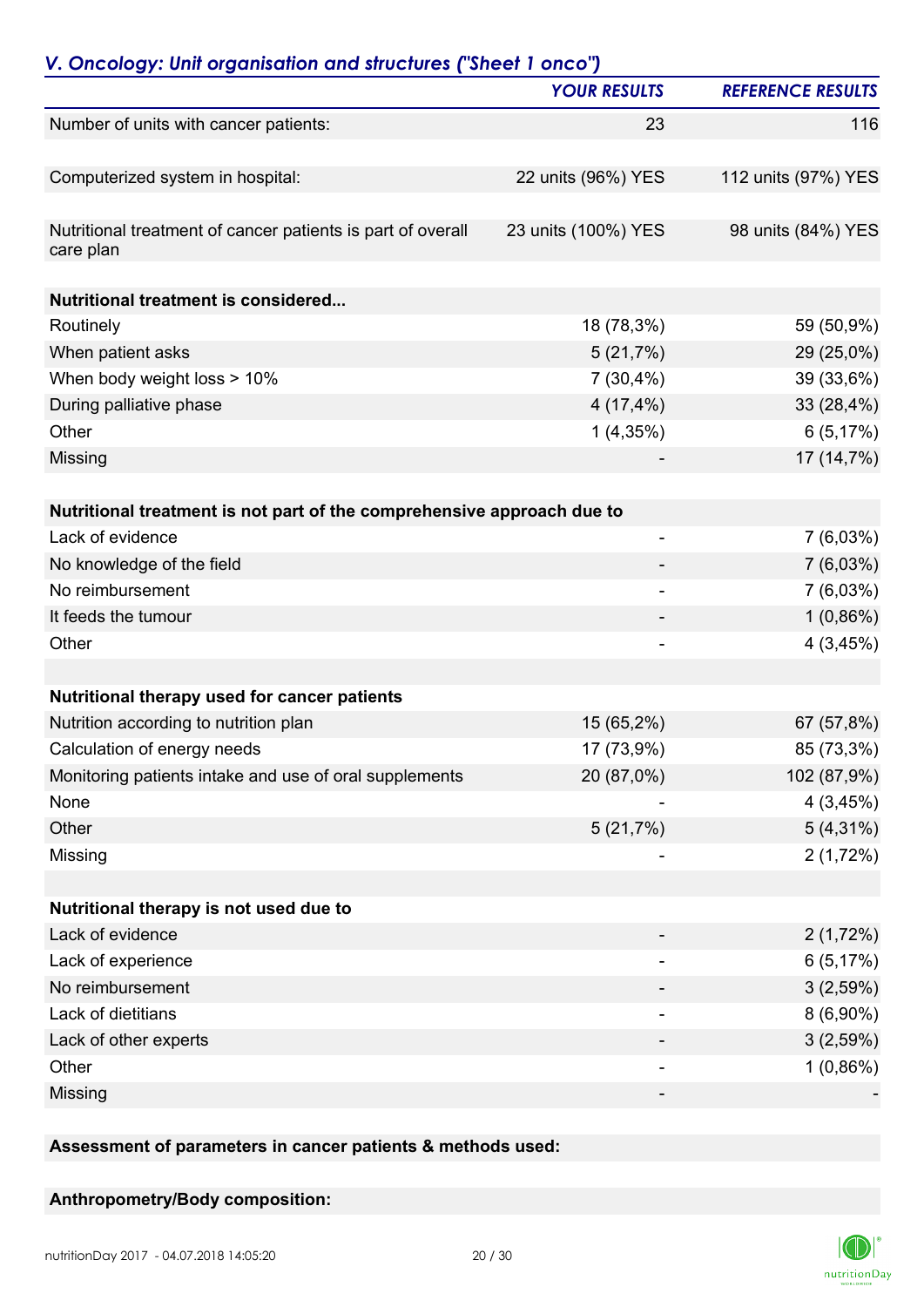| <b>Body weight</b>              |                              |             |
|---------------------------------|------------------------------|-------------|
| Regularly                       | 16 (69,6%)                   | 78 (67,2%)  |
| At chemotherapy                 | 6(26,1%)                     | 12 (10,3%)  |
| When necessary                  |                              | 23 (19,8%)  |
| Never                           |                              | $1(0,86\%)$ |
| Unknown                         | 1(4,35%)                     | $1(0,86\%)$ |
| Missing                         |                              | $1(0,86\%)$ |
|                                 |                              |             |
| Anthropometrics (circumference) |                              |             |
| Regularly                       | $3(13,0\%)$                  | 13 (11,2%)  |
| At chemotherapy                 | 1(4,35%)                     | $1(0,86\%)$ |
| When necessary                  | $6(26,1\%)$                  | 42 (36,2%)  |
| Never                           | 12 (52,2%)                   | 53 (45,7%)  |
| Unknown                         | 1(4,35%)                     | $1(0,86\%)$ |
| Missing                         | $\qquad \qquad \blacksquare$ | 6(5,17%)    |
|                                 |                              |             |
| <b>BIA</b>                      |                              |             |
| Regularly                       |                              | $5(4,31\%)$ |
| At chemotherapy                 |                              |             |
| When necessary                  | 1(4,35%)                     | 25 (21,6%)  |
| <b>Never</b>                    | 20 (87,0%)                   | 78 (67,2%)  |
| Unknown                         | 1(4,35%)                     | 3(2,59%)    |
| Missing                         | 1(4,35%)                     | $5(4,31\%)$ |
|                                 |                              |             |
| <b>CT SCAN</b>                  |                              |             |
| Regularly                       | 2(8,70%)                     | 6(5,17%)    |
| At chemotherapy                 |                              | $1(0,86\%)$ |
| When necessary                  | 2(8,70%)                     | 32 (27,6%)  |
| Never                           | 16 (69,6%)                   | 70 (60,3%)  |
| Unknown                         | $2(8,70\%)$                  | 3(2,59%)    |
| Missing                         | 1(4,35%)                     | 4(3,45%)    |
|                                 |                              |             |
| <b>DEXA</b>                     |                              |             |
| Regularly                       |                              | 2(1,72%)    |
| At chemotherapy                 | 1(4,35%)                     |             |
| When necessary                  | 1(4,35%)                     | 16 (13,8%)  |
| Never                           | 16 (69,6%)                   | 85 (73,3%)  |
| Unknown                         | 4(17,4%)                     | $8(6,90\%)$ |
| Missing                         | 1(4,35%)                     | $5(4,31\%)$ |
|                                 |                              |             |
| <b>Other (body composition)</b> |                              |             |
| Regularly                       | 1(4,35%)                     | $1(0,86\%)$ |
| At chemotherapy                 |                              |             |
| When necessary                  |                              | 17 (14,7%)  |
|                                 |                              |             |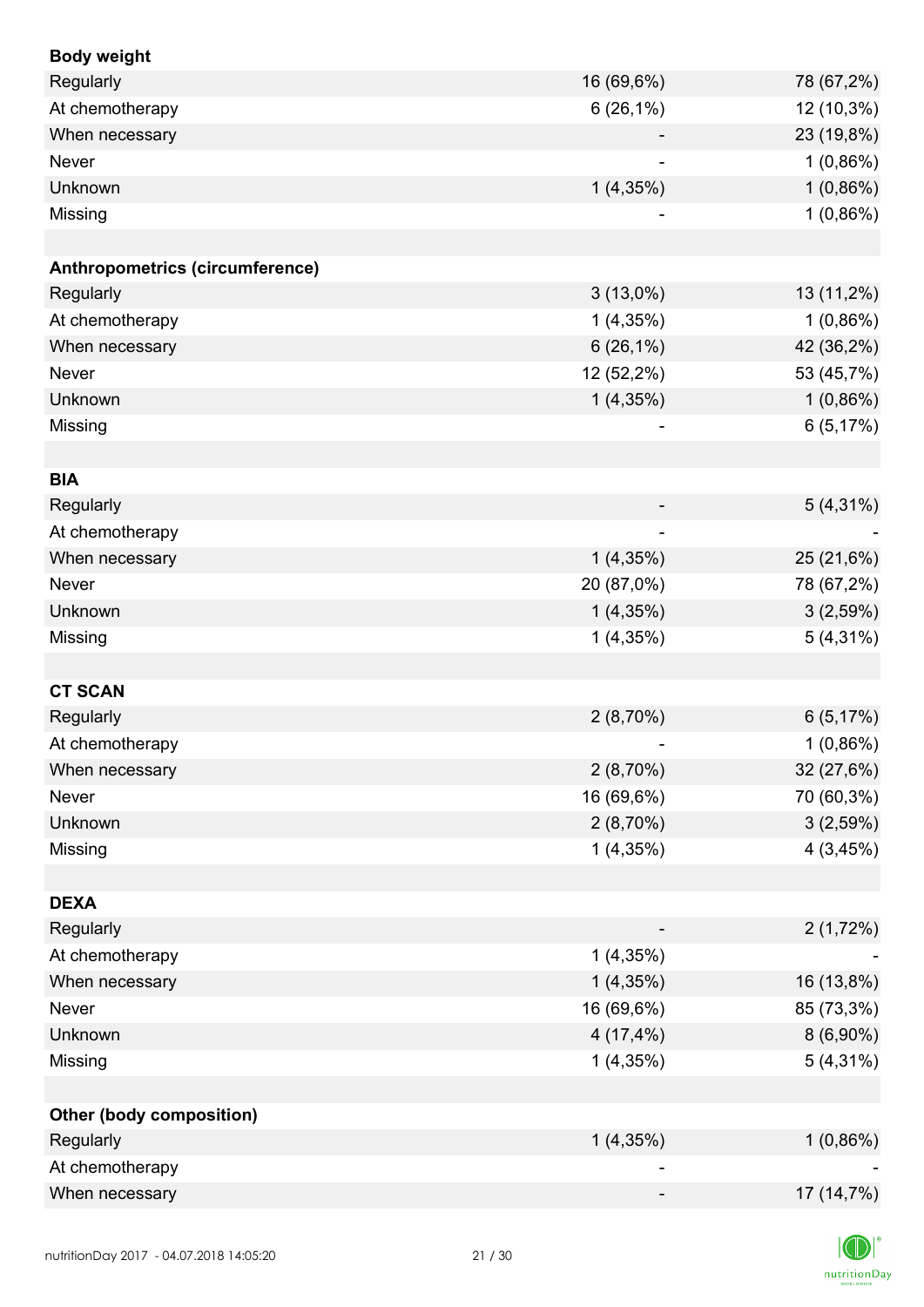| <b>Never</b>                         | 10 (43,5%)  | 40 (34,5%)  |
|--------------------------------------|-------------|-------------|
| Unknown                              | $3(13,0\%)$ | 21 (18,1%)  |
| Missing                              | $9(39,1\%)$ | 37 (31,9%)  |
|                                      |             |             |
| <b>Body function:</b>                |             |             |
| <b>Handgrip</b>                      |             |             |
| Regularly                            |             | 6(5,17%)    |
| At chemotherapy                      |             | $1(0,86\%)$ |
| When necessary                       | $6(26,1\%)$ | 38 (32,8%)  |
| <b>Never</b>                         | 12 (52,2%)  | 61 (52,6%)  |
| Unknown                              | 2(8,70%)    | 4(3,45%)    |
| Missing                              | $3(13,0\%)$ | 6(5,17%)    |
|                                      |             |             |
| 6-minutes walking test               |             |             |
| Regularly                            | 2(8,70%)    | 3(2,59%)    |
| At chemotherapy                      |             |             |
| When necessary                       | $3(13,0\%)$ | 33 (28,4%)  |
| <b>Never</b>                         | 14 (60,9%)  | 68 (58,6%)  |
| Unknown                              | 1(4,35%)    | $5(4,31\%)$ |
| Missing                              | $3(13,0\%)$ | 7(6,03%)    |
|                                      |             |             |
| <b>Other (body function)</b>         |             |             |
| Regularly                            | 2(8,70%)    | 4(3,45%)    |
| At chemotherapy                      | 1(4,35%)    |             |
| When necessary                       | $2(8,70\%)$ | 24 (20,7%)  |
| <b>Never</b>                         | $7(30,4\%)$ | 45 (38,8%)  |
| Unknown                              | $3(13,0\%)$ | 16 (13,8%)  |
| Missing                              | 8(34,8%)    | 27 (23,3%)  |
|                                      |             |             |
| Nutritional requirements, calculated |             |             |
| Regularly                            | $9(39,1\%)$ | 34 (29,3%)  |
| At chemotherapy                      |             |             |
| When necessary                       | 10 (43,5%)  | 65 (56,0%)  |
| <b>Never</b>                         |             | $5(4,31\%)$ |
| Unknown                              |             |             |
| Missing                              | 4(17,4%)    | 12 (10,3%)  |
|                                      |             |             |
| <b>Nutritional intake:</b>           |             |             |
| <b>Every meal</b>                    |             |             |
| Regularly                            | 4(17,4%)    | 32 (27,6%)  |
| At chemotherapy                      |             | $1(0,86\%)$ |
| When necessary                       | 11 (47,8%)  | 51 (44,0%)  |
| Never                                | 1(4,35%)    | 13 (11,2%)  |
| Unknown                              |             | 6(5,17%)    |

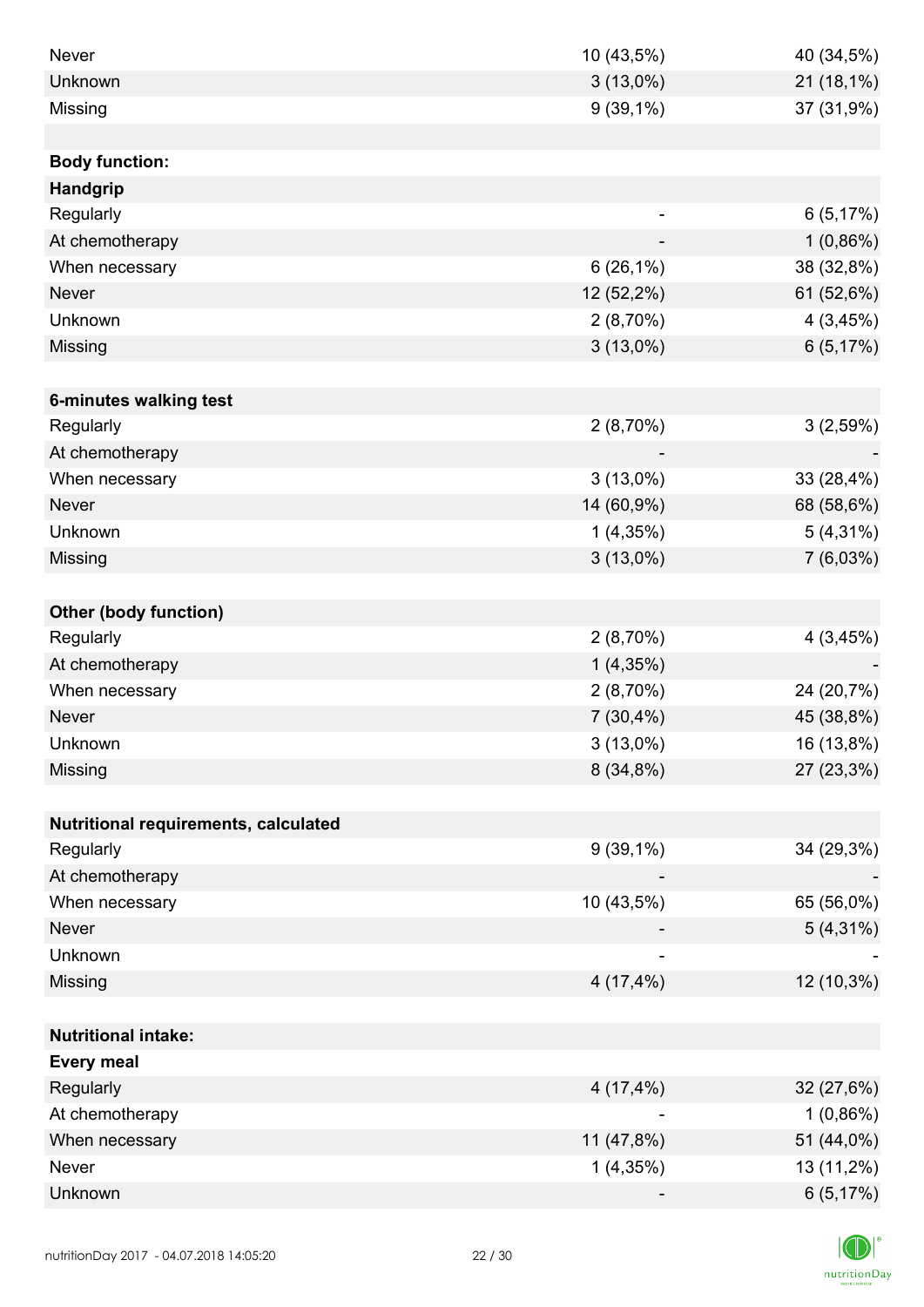| Missing                    | $7(30,4\%)$                  | 13 (11,2%)  |
|----------------------------|------------------------------|-------------|
|                            |                              |             |
| 1 meal per day             |                              |             |
| Regularly                  | 1(4,35%)                     | 12 (10,3%)  |
| At chemotherapy            | 1(4,35%)                     | 1(0,86%)    |
| When necessary             | $9(39,1\%)$                  | 36 (31,0%)  |
| Never                      | 1(4,35%)                     | 19 (16,4%)  |
| Unknown                    |                              | 9(7,76%)    |
| Missing                    | 11 (47,8%)                   | 39 (33,6%)  |
|                            |                              |             |
| 2 meals per day            |                              |             |
| Regularly                  | 1(4,35%)                     | 12 (10,3%)  |
| At chemotherapy            | $\qquad \qquad \blacksquare$ |             |
| When necessary             | $9(39,1\%)$                  | 35 (30,2%)  |
| Never                      | $1(4,35\%)$                  | 20 (17,2%)  |
| Unknown                    |                              | 9(7,76%)    |
| Missing                    | 12 (52,2%)                   | 40 (34,5%)  |
|                            |                              |             |
| 24h recall                 |                              |             |
| Regularly                  | $6(26,1\%)$                  | 28 (24,1%)  |
| At chemotherapy            |                              | 2(1,72%)    |
| When necessary             | $7(30,4\%)$                  | 41 (35,3%)  |
| <b>Never</b>               |                              | 12 (10,3%)  |
| Unknown                    |                              | 7 (6,03%)   |
| Missing                    | 10 (43,5%)                   | 26 (22,4%)  |
|                            |                              |             |
| Other (nutritional intake) |                              |             |
| Regularly                  | 1(4,35%)                     | 2(1,72%)    |
| At chemotherapy            |                              |             |
| When necessary             | $4(17, 4\%)$                 | 17 (14,7%)  |
| Never                      | $2(8,70\%)$                  | 22 (19,0%)  |
| Unknown                    | $3(13,0\%)$                  | 18 (15,5%)  |
| Missing                    | 13 (56,5%)                   | 57 (49,1%)  |
|                            |                              |             |
| Questionnaire completed by |                              |             |
| <b>Dietitian</b>           | 17 (73,9%)                   | 42 (36,2%)  |
| <b>Nurse</b>               | $6(26,1\%)$                  | 29 (25,0%)  |
| Physician                  |                              | 39 (33,6%)  |
| Nutritional scientist      | -                            | $5(4,31\%)$ |
| Other                      |                              |             |
| Missing                    |                              | 1(0,86%)    |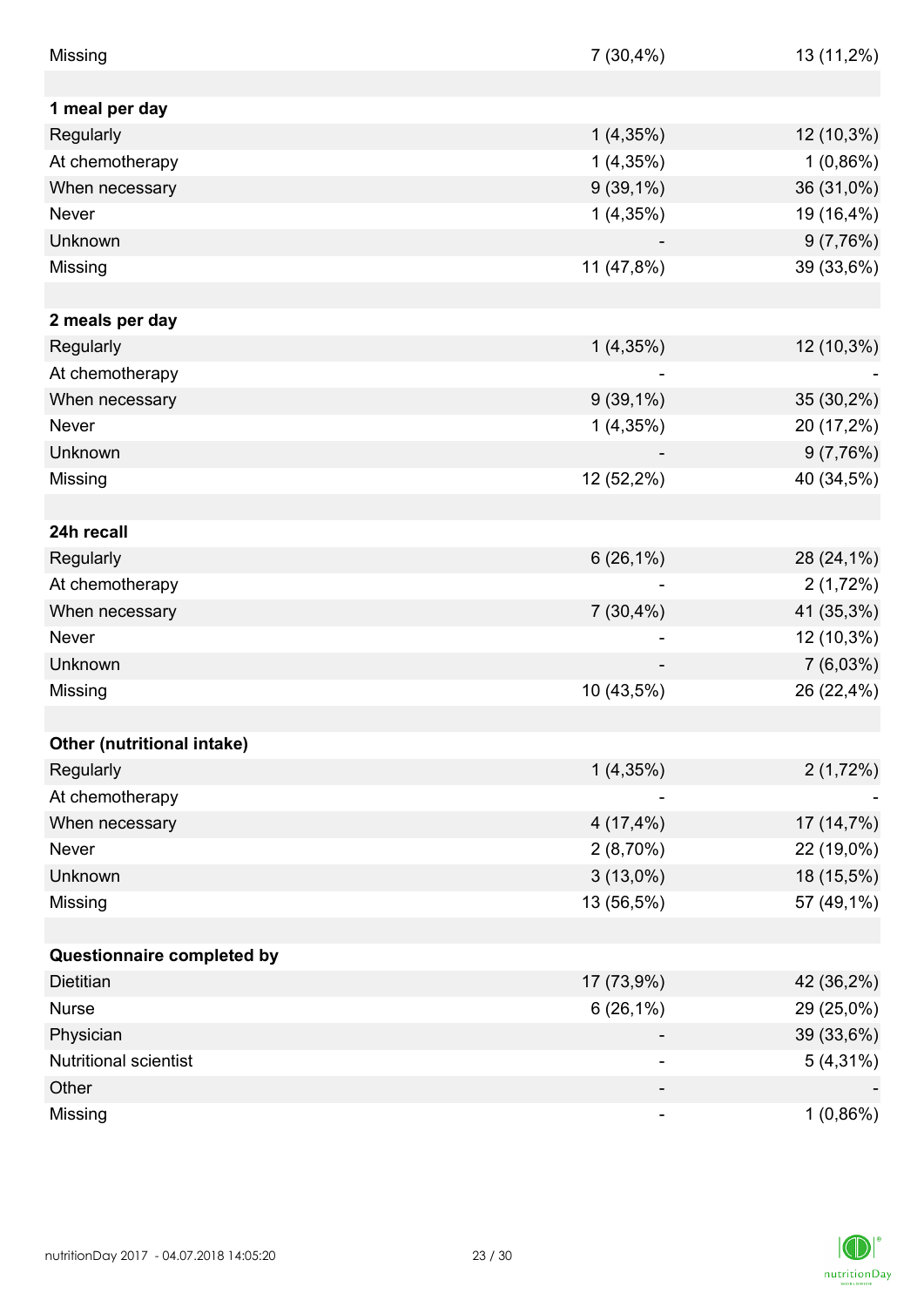| V. Oncology: Cancer patients - Diagnosis & therapy ("Sheet 2 onco") |                     |                          |
|---------------------------------------------------------------------|---------------------|--------------------------|
|                                                                     | <b>YOUR RESULTS</b> | <b>REFERENCE RESULTS</b> |
| Number of patients completing Sheet 2_onco:                         | 152                 | 1064                     |
| Demographic data:                                                   |                     |                          |
| Age (years)                                                         | 67 [24-93]          | 66 [18-96]               |
| Female gender                                                       | 75 (49,3%)          | 423 (39,8%)              |
| Weight (kg)                                                         | $67,5 \pm 14,1$     | $64,3 \pm 16,9$          |
| Height (cm)                                                         | $169,1 \pm 9,6$     | $165,4 \pm 9,8$          |
| BMI (kg/m2)                                                         | $23,4 \pm 4,7$      | $23,6 \pm 4,8$           |
| Outpatient (o)/Ward (w)                                             |                     |                          |
| Outpatient(o)                                                       | $2(1,32\%)$         | 63 (5,92%)               |
| Ward $(w)$                                                          | 132 (86,8%)         | 997 (93,7%)              |
| Missing                                                             | 18 (11,8%)          | 4(0,38%)                 |
|                                                                     |                     |                          |
| <b>Goal of Therapy</b>                                              |                     |                          |
| Curative<br>Palliative                                              | 80 (52,6%)          | 606 (57,0%)              |
| Terminal                                                            | 49 (32,2%)          | 359 (33,7%)              |
|                                                                     | 3(1,97%)            | 74 (6,95%)               |
| Missing                                                             | 20 (13,2%)          | 25 (2,35%)               |
| <b>Reason for admission</b>                                         |                     |                          |
| Clinical diagnostics                                                | 48 (31,6%)          | 109 (10,2%)              |
| Therapy                                                             | 19 (12,5%)          | 516 (48,5%)              |
| Surgery related                                                     | 6(3,95%)            | 225 (21,1%)              |
| <b>Treatment complications</b>                                      | 20 (13,2%)          | 124 (11,7%)              |
| Poor health status                                                  | 24 (15,8%)          | 139 (13,1%)              |
| Independent care difficult                                          | 5(3,29%)            | 8(0,75%)                 |
| Missing                                                             |                     |                          |
| <b>Present cancer diagnosis</b>                                     |                     |                          |
| <b>Breast</b>                                                       | 8(5,26%)            | 59 (5,55%)               |
| Colon, rectum                                                       | $9(5,92\%)$         | 172 (16,2%)              |
| Prostate                                                            | 5(3,29%)            | $31(2,91\%)$             |
| Lung                                                                | 16 (10,5%)          | 86 (8,08%)               |
| Skin                                                                | $1(0,66\%)$         | 8(0,75%)                 |
| Kidney/bladder                                                      | 4(2,63%)            | 31 (2,91%)               |
| Gastric/oesophageal                                                 | $7(4,61\%)$         | 152 (14,3%)              |
| Pancreas                                                            | 8(5,26%)            | 69 (6,48%)               |
| Lymphoma                                                            | 6(3,95%)            | 102 (9,59%)              |
| Ears nose throat (ENT)                                              | 8(5,26%)            | 51 (4,79%)               |
| Leukaemia                                                           | 6(3,95%)            | 77 (7,24%)               |
| Genital tract                                                       | 3(1,97%)            | 38 (3,57%)               |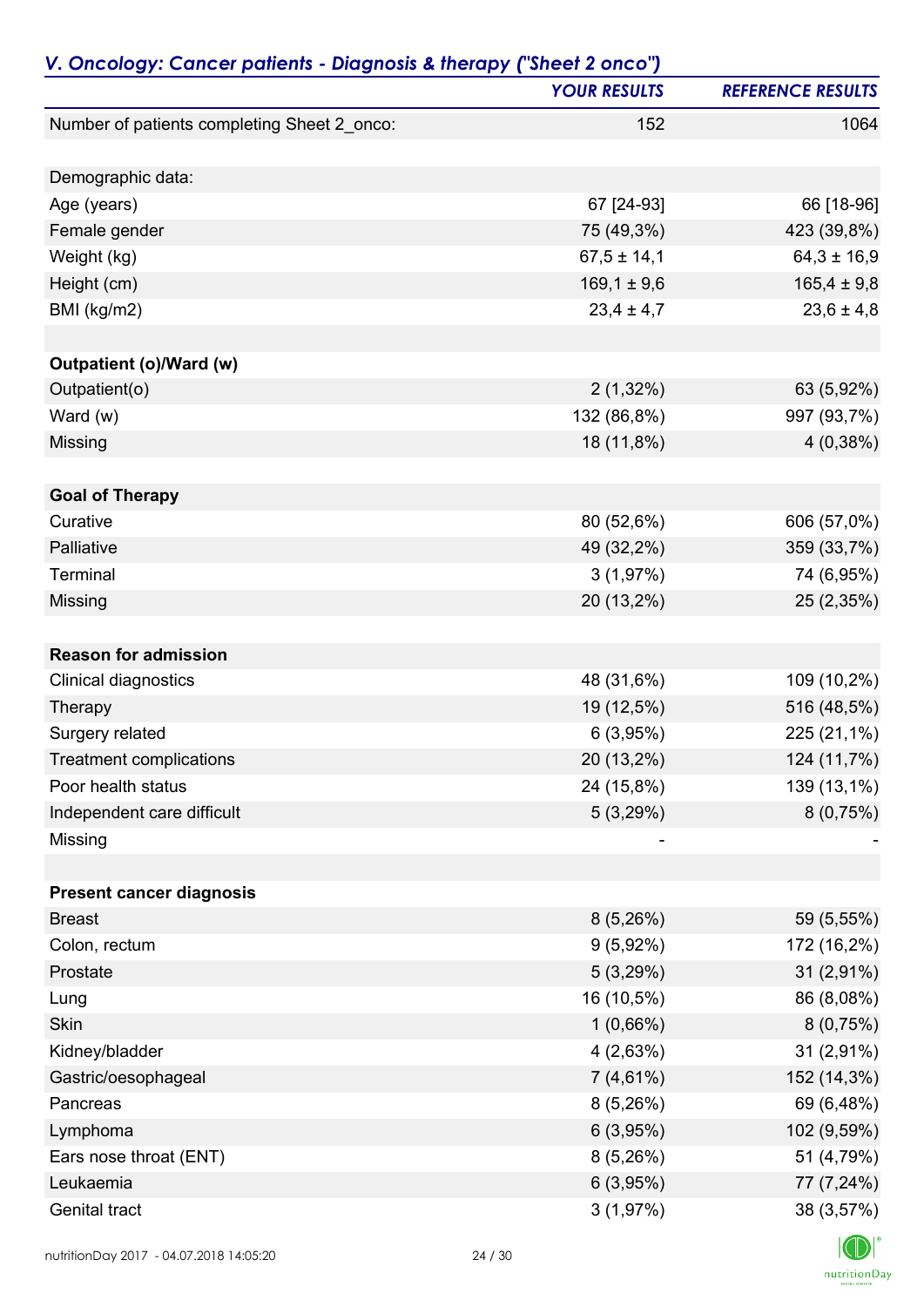| Liver                          | $2(1,32\%)$ | 106 (9,96%) |
|--------------------------------|-------------|-------------|
| Sarcoma                        |             | 11 (1,03%)  |
| <b>Brain</b>                   | 1(0,66%)    | 23 (2,16%)  |
| <b>Testicular</b>              |             |             |
| Other                          | 4(2,63%)    | 85 (7,99%)  |
| Missing                        | 20 (13,2%)  | 11 (1,03%)  |
|                                |             |             |
| <b>Time since diagnosis</b>    |             |             |
| 0-2 months                     | 40 (26,3%)  | 366 (34,4%) |
| 3-5 months                     | 21 (13,8%)  | 184 (17,3%) |
| 6-12 months                    | 18 (11,8%)  | 169 (15,9%) |
| 1-2 years                      | 15 (9,87%)  | 147 (13,8%) |
| 2-4 years                      | 20 (13,2%)  | 82 (7,71%)  |
| > 4 years                      | 18 (11,8%)  | 94 (8,83%)  |
| Missing                        | 20 (13,2%)  | 19 (1,79%)  |
|                                |             |             |
| <b>Cancer staging</b>          |             |             |
| 0=Carcinoma in situ            | $2(1,32\%)$ | 55 (5,17%)  |
| I=Localized                    | 24 (15,8%)  | 244 (22,9%) |
| II=Early locally advanced      | 21 (13,8%)  | 176 (16,5%) |
| III=Late locally advanced      | 19 (12,5%)  | 176 (16,5%) |
| IV=Metastasised                | 52 (34,2%)  | 302 (28,4%) |
| Missing                        | 34 (22,4%)  | 111 (10,4%) |
|                                |             |             |
| Time since first therapy start |             |             |
| No therapy                     | 4(2,63%)    | 134 (12,6%) |
| Tumour staging/diagnosis       | 3(1,97%)    | 67 (6,30%)  |
| 0-2 months                     | 12 (7,89%)  | 290 (27,3%) |
| 3-5 months                     | 6(3,95%)    | 145 (13,6%) |
| 6-12 months                    | 6(3,95%)    | 153 (14,4%) |
| 1-2 years                      | 6(3,95%)    | 114 (10,7%) |
| 2-4 years                      | 4(2,63%)    | 64 (6,02%)  |
| > 4 years                      | 11 (7,24%)  | 104 (9,77%) |
| Missing                        | 18 (11,8%)  | 16 (1,50%)  |
|                                |             |             |
| <b>Therapy situation</b>       |             |             |
| Diagnosis                      | 12 (7,89%)  | 109 (10,2%) |
| Chemotherapy 1st line          | 23 (15,1%)  | 191 (18,0%) |
| Chemotherapy > 1st line        | 17 (11,2%)  | 173 (16,3%) |
| Radiotherapy                   | $9(5,92\%)$ | 70 (6,58%)  |
| Target therapy                 |             | 31 (2,91%)  |
| Hormone therapy                | 3(1,97%)    | 12 (1,13%)  |
| Palliative                     | 15 (9,87%)  | 121 (11,4%) |
| Surgery                        | 3(1,97%)    | 348 (32,7%) |

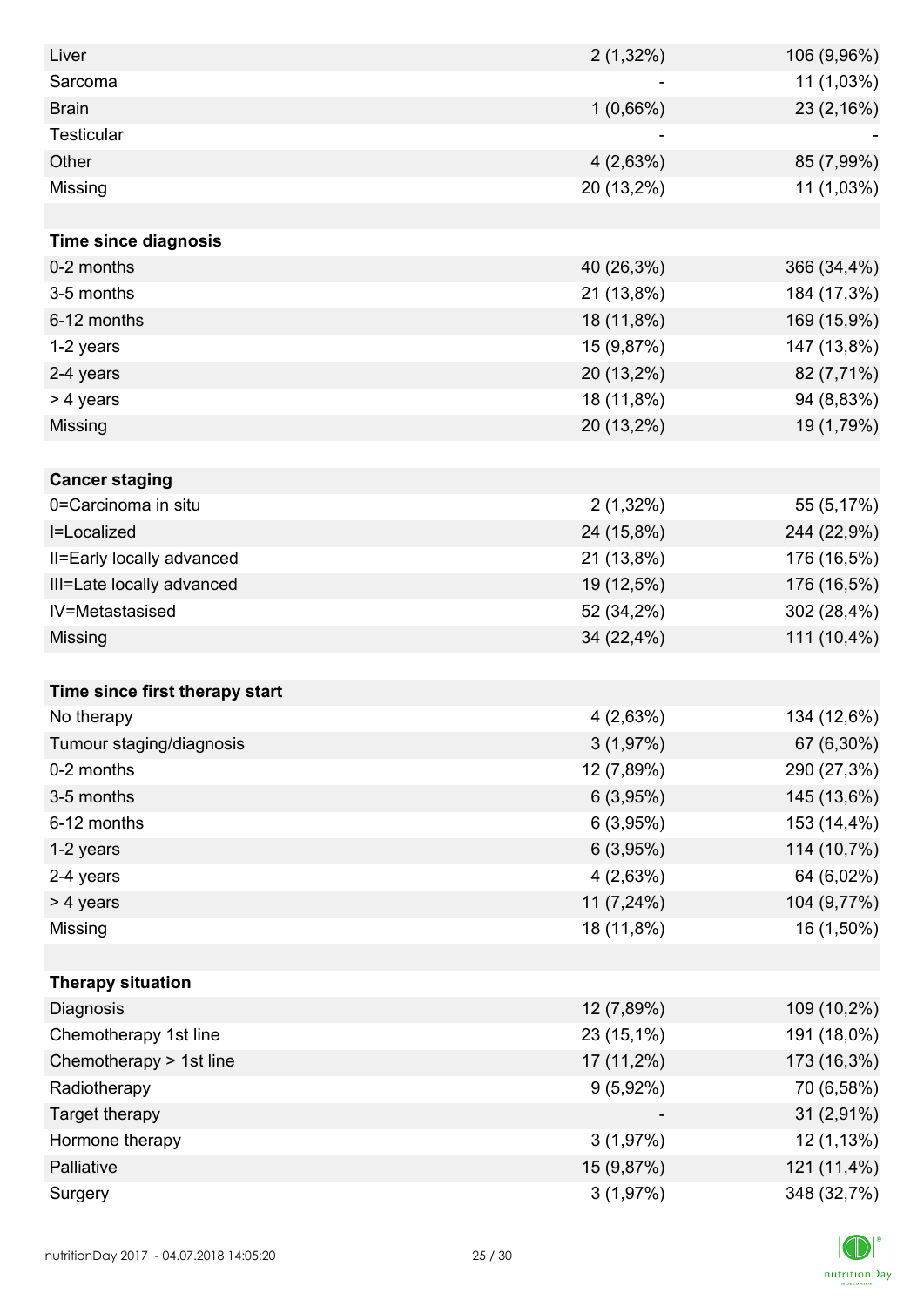| Cancer related complications                                                             | 5(3,29%)    | 67 (6,30%)  |
|------------------------------------------------------------------------------------------|-------------|-------------|
| Therapy related complications                                                            | 5(3,29%)    | 43 (4,04%)  |
| Missing                                                                                  | 21 (13,8%)  | 13 (1,22%)  |
|                                                                                          |             |             |
| <b>Infections</b>                                                                        |             |             |
| None                                                                                     | 52 (34,2%)  | 808 (75,9%) |
| Local                                                                                    | 31 (20,4%)  | 161 (15,1%) |
| General                                                                                  | 46 (30,3%)  | 73 (6,86%)  |
| Missing                                                                                  | 23 (15,1%)  | 22 (2,07%)  |
|                                                                                          |             |             |
| <b>Nutrition Treatment</b>                                                               |             |             |
| No special diet                                                                          | $7(4,61\%)$ | 458 (43,0%) |
| Individualized diet plan                                                                 | 52 (34,2%)  | 305 (28,7%) |
| Energy rich/protein rich ONS                                                             | 29 (19,1%)  | 121 (11,4%) |
| Enteral nutrition (via NGT/PEG)                                                          | 4(2,63%)    | 65 (6,11%)  |
| Parenteral nutrition                                                                     | 9(5,92%)    | 136 (12,8%) |
| ONS enriched with special nutrients                                                      |             | 25 (2,35%)  |
| Special nutrients (EPA, branched chained amino acids,<br>glutamine, arginine, carnitine) |             | 13 (1,22%)  |
| Personal preferences                                                                     | 20 (13,2%)  | 110 (10,3%) |
| Counselling                                                                              | 15 (9,87%)  | 54 (5,08%)  |
| Other                                                                                    | 22 (14,5%)  | 28 (2,63%)  |
| Missing                                                                                  |             |             |

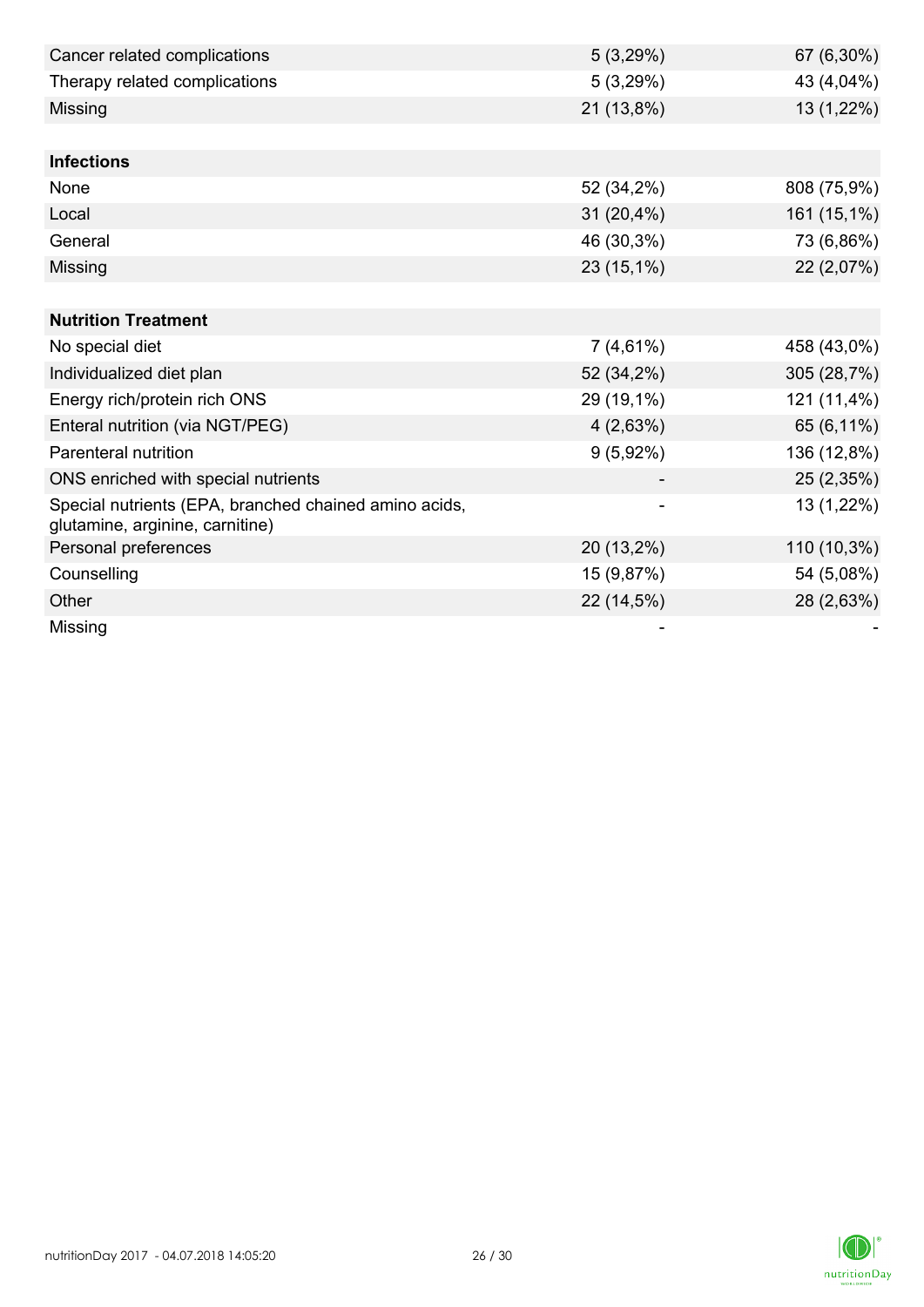| V. Oncology: Cancer patients - Appetite, food intake & quality of life ("Sheet 3 onco") |                     |                          |
|-----------------------------------------------------------------------------------------|---------------------|--------------------------|
|                                                                                         | <b>YOUR RESULTS</b> | <b>REFERENCE RESULTS</b> |
| Number of patients completing Sheet 3_onco:                                             | 152                 | 1056                     |
|                                                                                         |                     |                          |
| Body weight prior to becoming ill                                                       | 75 [49-127]         | 70 [22-180]              |
| Actual body weight                                                                      | 67 [39-108]         | 63 [21-128]              |
| Change in weight was                                                                    |                     |                          |
| Intentional                                                                             | 5(3,29%)            | 31 (2,91%)               |
| Unintentional                                                                           | 93 (61,2%)          | 644 (60,5%)              |
| Weight is stable                                                                        | 8(5,26%)            | 180 (16,9%)              |
| Missing                                                                                 | $7(4,61\%)$         | 31 (2,91%)               |
| During the last week                                                                    |                     |                          |
| Patients who have had pain:                                                             |                     |                          |
| Not at all                                                                              | 29 (19,1%)          | 366 (34,4%)              |
| A little                                                                                | 30 (19,7%)          | 294 (27,6%)              |
| Quite a bit                                                                             | 23 (15,1%)          | 192 (18,0%)              |
| Very much                                                                               | 24 (15,8%)          | 108 (10,2%)              |
| Missing                                                                                 | 43 (28,3%)          | 90 (8,46%)               |
| Patients who needed a rest:                                                             |                     |                          |
| Not at all                                                                              | 5(3,29%)            | 261 (24,5%)              |
| A little                                                                                | 27 (17,8%)          | 311 (29,2%)              |
| Quite a bit                                                                             | 35 (23,0%)          | 243 (22,8%)              |
| Very much                                                                               | 43 (28,3%)          | 131 (12,3%)              |
| Missing                                                                                 | 41 (27,0%)          | 98 (9,21%)               |
|                                                                                         |                     |                          |
| Patients who felt weak:                                                                 |                     |                          |
| Not at all                                                                              | 16 (10,5%)          | 255 (24,0%)              |
| A little                                                                                | 28 (18,4%)          | 297 (27,9%)              |
| Quite a bit                                                                             | 25 (16,4%)          | 260 (24,4%)              |
| Very much                                                                               | 41 (27,0%)          | 142 (13,3%)              |
| Missing                                                                                 | 41 (27,0%)          | 95 (8,93%)               |
| Patients who felt depressed:                                                            |                     |                          |
| Not at all                                                                              | 41 (27,0%)          | 382 (35,9%)              |
| A little                                                                                | 36 (23,7%)          | 337 (31,7%)              |
| Quite a bit                                                                             | 17 (11,2%)          | 148 (13,9%)              |
| Very much                                                                               | 15 (9,87%)          | 80 (7,52%)               |
| Missing                                                                                 | 41 (27,0%)          | 92 (8,65%)               |

#### **Patients who were tired:**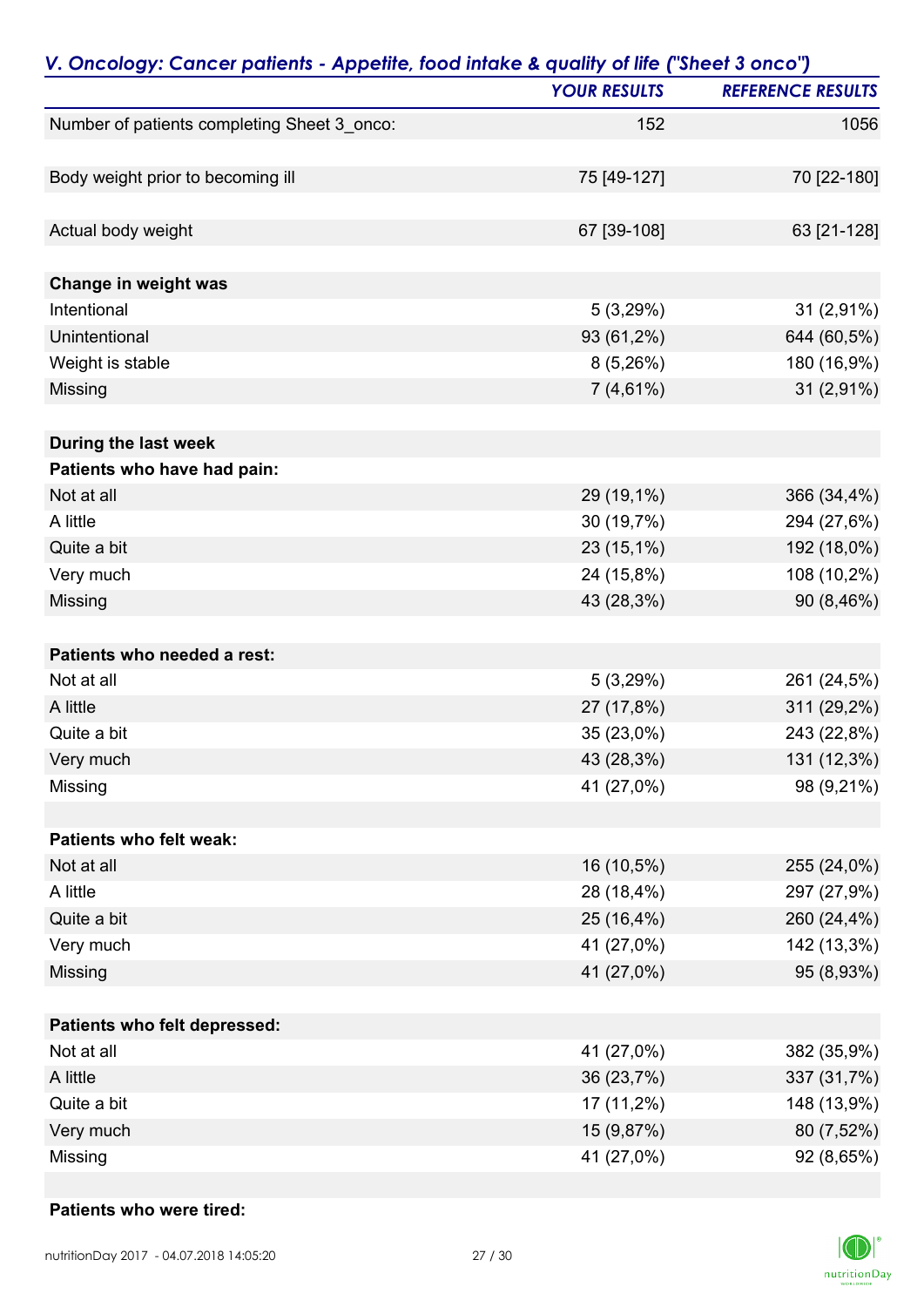| Not at all                                                  | $9(5,92\%)$  | 272 (25,6%) |
|-------------------------------------------------------------|--------------|-------------|
| A little                                                    | 29 (19,1%)   | 317 (29,8%) |
| Quite a bit                                                 | $32(21,1\%)$ | 240 (22,6%) |
| Very much                                                   | 41 (27,0%)   | 124 (11,7%) |
| Missing                                                     | 40 (26,3%)   | 92 (8,65%)  |
|                                                             |              |             |
| Patients whose pain interfered with their daily activities: |              |             |
| Not at all                                                  | 44 (28,9%)   | 412 (38,7%) |
| A little                                                    | 14 (9,21%)   | 250 (23,5%) |
| Quite a bit                                                 | 21 (13,8%)   | 168 (15,8%) |
| Very much                                                   | 31 (20,4%)   | 114 (10,7%) |
| Missing                                                     | 40 (26,3%)   | 97 (9,12%)  |
|                                                             |              |             |
| Patients who lacked appetite:                               |              |             |
| Not at all                                                  | 28 (18,4%)   | 386 (36,3%) |
| A little                                                    | 23 (15,1%)   | 270 (25,4%) |
| Quite a bit                                                 | 21 (13,8%)   | 171 (16,1%) |
| Very much                                                   | 37 (24,3%)   | 119 (11,2%) |
| Missing                                                     | 43 (28,3%)   | 98 (9,21%)  |
|                                                             |              |             |
| <b>Just now</b>                                             |              |             |
| Patients who have pain:                                     |              |             |
| Not at all                                                  | 48 (31,6%)   | 411 (38,6%) |
| A little                                                    | 38 (25,0%)   | 337 (31,7%) |
| Quite a bit                                                 | 15 (9,87%)   | 150 (14,1%) |
| Very much                                                   | 8(5,26%)     | 48 (4,51%)  |
| Missing                                                     | 41 (27,0%)   | 101 (9,49%) |
|                                                             |              |             |
| Patients who need a rest:                                   |              |             |
| Not at all                                                  | $9(5,92\%)$  | 225 (21,1%) |
| A little                                                    | 38 (25,0%)   | 351 (33,0%) |
| Quite a bit                                                 | $32(21,1\%)$ | 263 (24,7%) |
| Very much                                                   | 30 (19,7%)   | 102 (9,59%) |
| Missing                                                     | 40 (26,3%)   | 100 (9,40%) |
|                                                             |              |             |
| <b>Patients who feel weak:</b>                              |              |             |
| Not at all                                                  | 18 (11,8%)   | 242 (22,7%) |
| A little                                                    | 39 (25,7%)   | 337 (31,7%) |
| Quite a bit                                                 | 25 (16,4%)   | 257 (24,2%) |
| Very much                                                   | 26 (17,1%)   | 105 (9,87%) |
| Missing                                                     | 43 (28,3%)   | 101 (9,49%) |
|                                                             |              |             |
| Patients who are depressed:                                 |              |             |
| Not at all                                                  | 63 (41,4%)   | 413 (38,8%) |

 $nutri   
tion Day$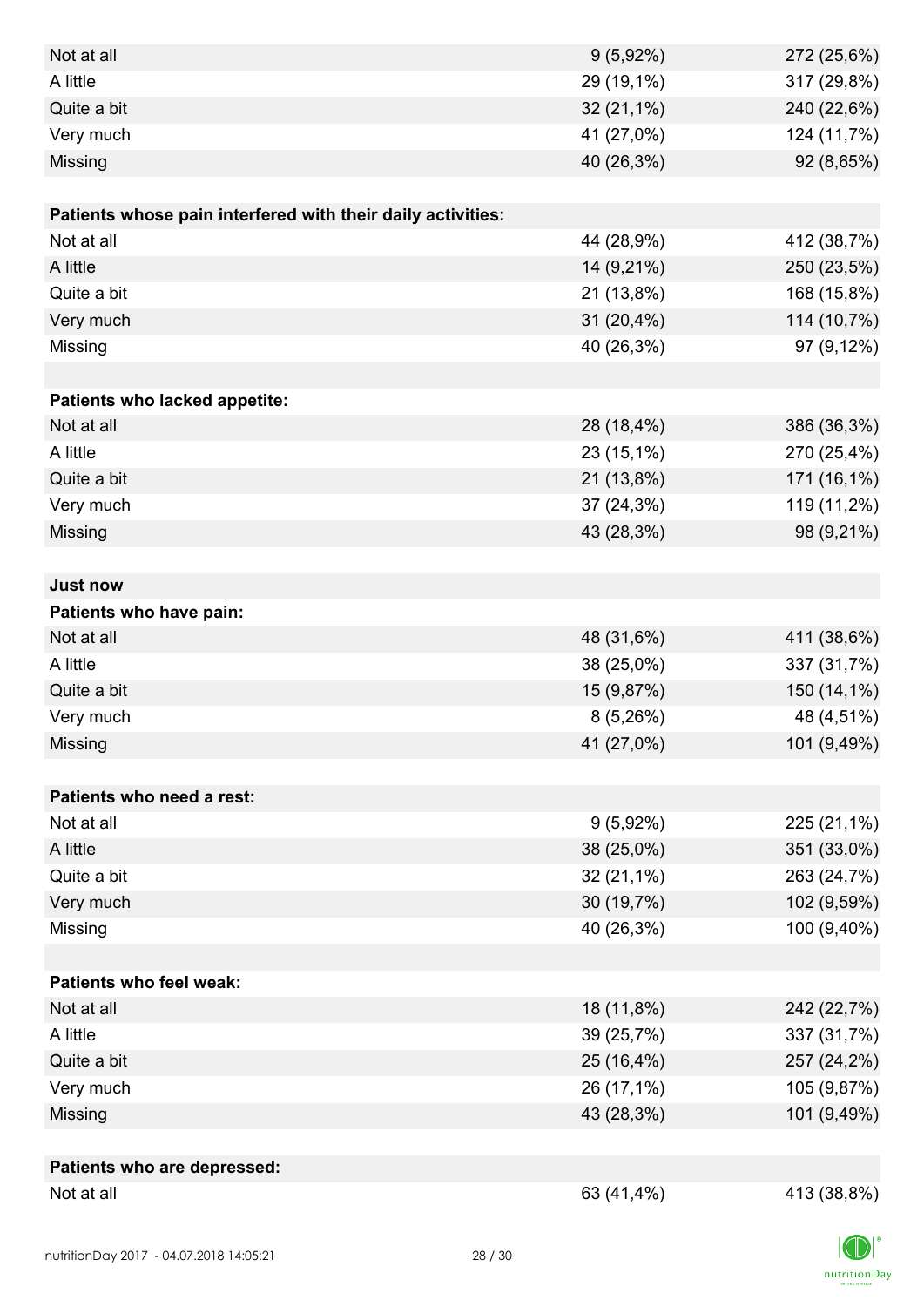| A little                                                    | 27 (17,8%)  | 338 (31,8%) |
|-------------------------------------------------------------|-------------|-------------|
| Quite a bit                                                 | $9(5,92\%)$ | 145 (13,6%) |
| Very much                                                   | 14 (9,21%)  | 47 (4,42%)  |
| Missing                                                     | 39 (25,7%)  | 99 (9,30%)  |
|                                                             |             |             |
| <b>Patients who are tired:</b>                              |             |             |
| Not at all                                                  | 17 (11,2%)  | 253 (23,8%) |
| A little                                                    | 35 (23,0%)  | 372 (35,0%) |
| Quite a bit                                                 | 25 (16,4%)  | 230 (21,6%) |
| Very much                                                   | 30 (19,7%)  | 88 (8,27%)  |
| Missing                                                     | 42 (27,6%)  | 98 (9,21%)  |
|                                                             |             |             |
| Patients whose pain interferes with their daily activities: |             |             |
| Not at all                                                  | 45 (29,6%)  | 378 (35,5%) |
| A little                                                    | 28 (18,4%)  | 285 (26,8%) |
| Quite a bit                                                 | 16 (10,5%)  | 185 (17,4%) |
| Very much                                                   | 21 (13,8%)  | 84 (7,89%)  |
| Missing                                                     | 42 (27,6%)  | 103 (9,68%) |
|                                                             |             |             |
| Patients who lack appetite:                                 |             |             |
| Not at all                                                  | 34 (22,4%)  | 359 (33,7%) |
| A little                                                    | 31 (20,4%)  | 301 (28,3%) |
| Quite a bit                                                 | 18 (11,8%)  | 180 (16,9%) |
| Very much                                                   | 28 (18,4%)  | 98 (9,21%)  |
| Missing                                                     | 41 (27,0%)  | 102 (9,59%) |
|                                                             |             |             |
| Reasons for change in appetite/food intake                  |             |             |
| Nausea/Vomiting                                             | 20 (13,2%)  | 161 (15,1%) |
| Inflammation in mouth                                       | 10 (6,58%)  | 57 (5,36%)  |
| Pain                                                        | 18 (11,8%)  | 120 (11,3%) |
| Constipation                                                | $7(4,61\%)$ | 69 (6,48%)  |
| Diarrhea                                                    | $2(1,32\%)$ | 44 (4,14%)  |
| Change in taste/smell                                       | 26 (17,1%)  | 108 (10,2%) |
| Early satiation/Loss of appetite                            | 41 (27,0%)  | 252 (23,7%) |
| Other                                                       | 22 (14,5%)  | 201 (18,9%) |
| Missing                                                     | 5(3,29%)    | 51 (4,79%)  |
|                                                             |             |             |
| Maximum activity performed by patients                      |             |             |
| Able to do sports                                           | 8(5,26%)    | 46 (4,32%)  |
| Fully active                                                | 13 (8,55%)  | 141 (13,3%) |
| Able to carry out light activities                          | 18 (11,8%)  | 210 (19,7%) |
| Able to carry out self care                                 | 41 (27,0%)  | 236 (22,2%) |
| Able to carry out limited self care                         | 21 (13,8%)  | 156 (14,7%) |
| Confined to bed or chair                                    | 14 (9,21%)  | 156 (14,7%) |